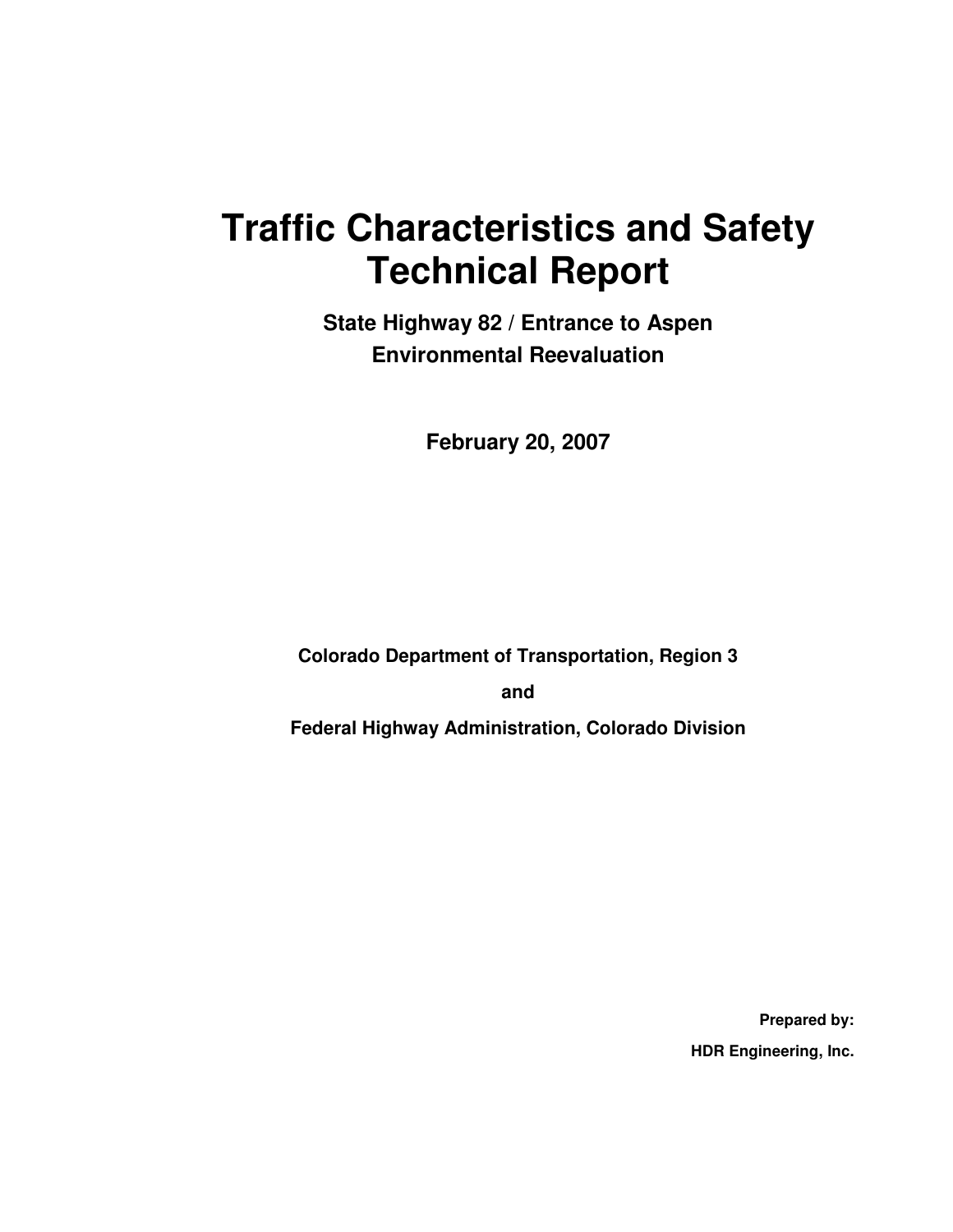#### **Contents**

| 1.0  |                         |                                             |  |
|------|-------------------------|---------------------------------------------|--|
| 1.1  |                         |                                             |  |
| 1.2  |                         |                                             |  |
| 2.0  |                         |                                             |  |
| 2.1  | 2.1.1<br>2.1.2<br>2.1.3 |                                             |  |
|      | 2.1.4                   |                                             |  |
| 2.2. |                         |                                             |  |
|      | 2.2.1<br>2.2.2<br>2.2.3 |                                             |  |
| 3.0  |                         | TRAFFIC IMPACTS AND MITIGATION MEASURES  14 |  |
| 4.0  |                         |                                             |  |
| 4.1  |                         |                                             |  |
| 4.2  |                         |                                             |  |
| 4.3  |                         |                                             |  |
| 5.0  |                         |                                             |  |
| 6.0  |                         |                                             |  |
| 7.0  |                         |                                             |  |
|      |                         |                                             |  |
|      |                         |                                             |  |

#### **Tables**

| Table 2-1 State Highway 82 Existing Level of Service - Summer Average Peak<br>Hour Comparing FEIS (1993) Data with Currently Available (2005)   |  |
|-------------------------------------------------------------------------------------------------------------------------------------------------|--|
| Table 3-1 Comparison of Impacts and Mitigation in FEIS/ROD and                                                                                  |  |
| Table 4-1 Aspen Entrance Accident Rates Comparing FEIS (1991-1994) Data<br>with 1992 Statewide Data and Currently Available (2000-2003) Data 17 |  |
| Table 4-2 Aspen Volunteer Fire Department (AVFD) Station Locations – 1997                                                                       |  |
| Table A-1 Federal and State Regulations Followed in Development of the<br>1997 FEIS Traffic Characteristics and Safety Section, Changes in the  |  |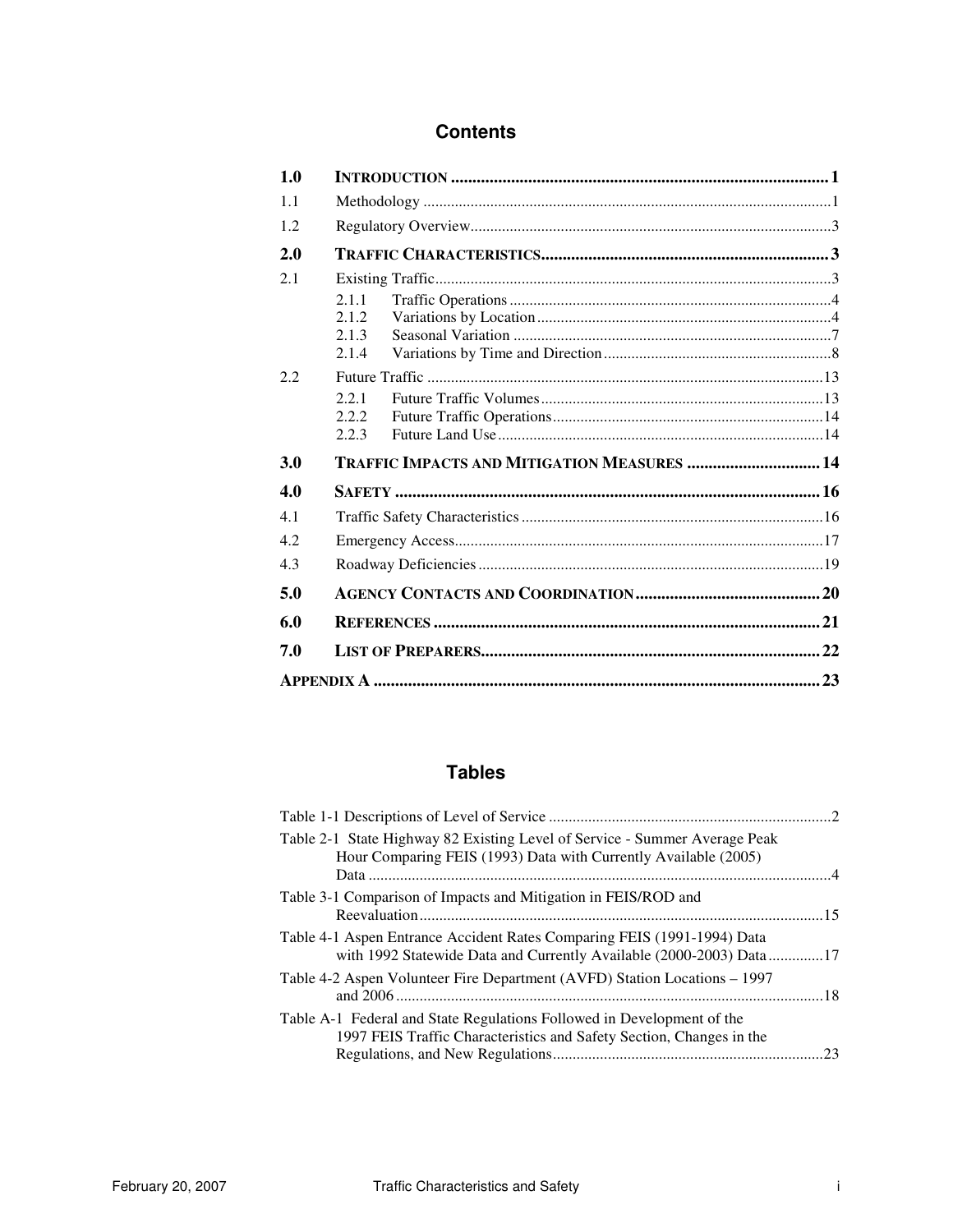### **Figures**

| Figure 2-1 Average Daily Traffic Volumes State Highway 82 Entrance to Aspen<br>Study Corridor Comparing FEIS (1993) Data with Currently Available |  |
|---------------------------------------------------------------------------------------------------------------------------------------------------|--|
| Figure 2-2 Peak Hour Traffic Volumes State Highway 82 Entrance to Aspen<br>Study Corridor Comparing FEIS (1993) Data with Currently Available     |  |
| Figure 2-3 Seasonal Traffic Volume Variation Comparing FEIS (1993) Data                                                                           |  |
| Figure 2-4 Daily Traffic Distribution – Winter, State Highway 82 East of<br>Cemetery Lane at Castle Creek Comparing FEIS (1993) Data with         |  |
| Figure 2-5 Daily Traffic Distribution – Summer, State Highway 82 East of<br>Cemetery Lane at Castle Creek Comparing FEIS (1993) Data with         |  |
| Figure 2-6 Directional Distribution – Winter, State Highway 82 East of                                                                            |  |
| Figure 2-7 Directional Distribution – Summer, State Highway 82 East of                                                                            |  |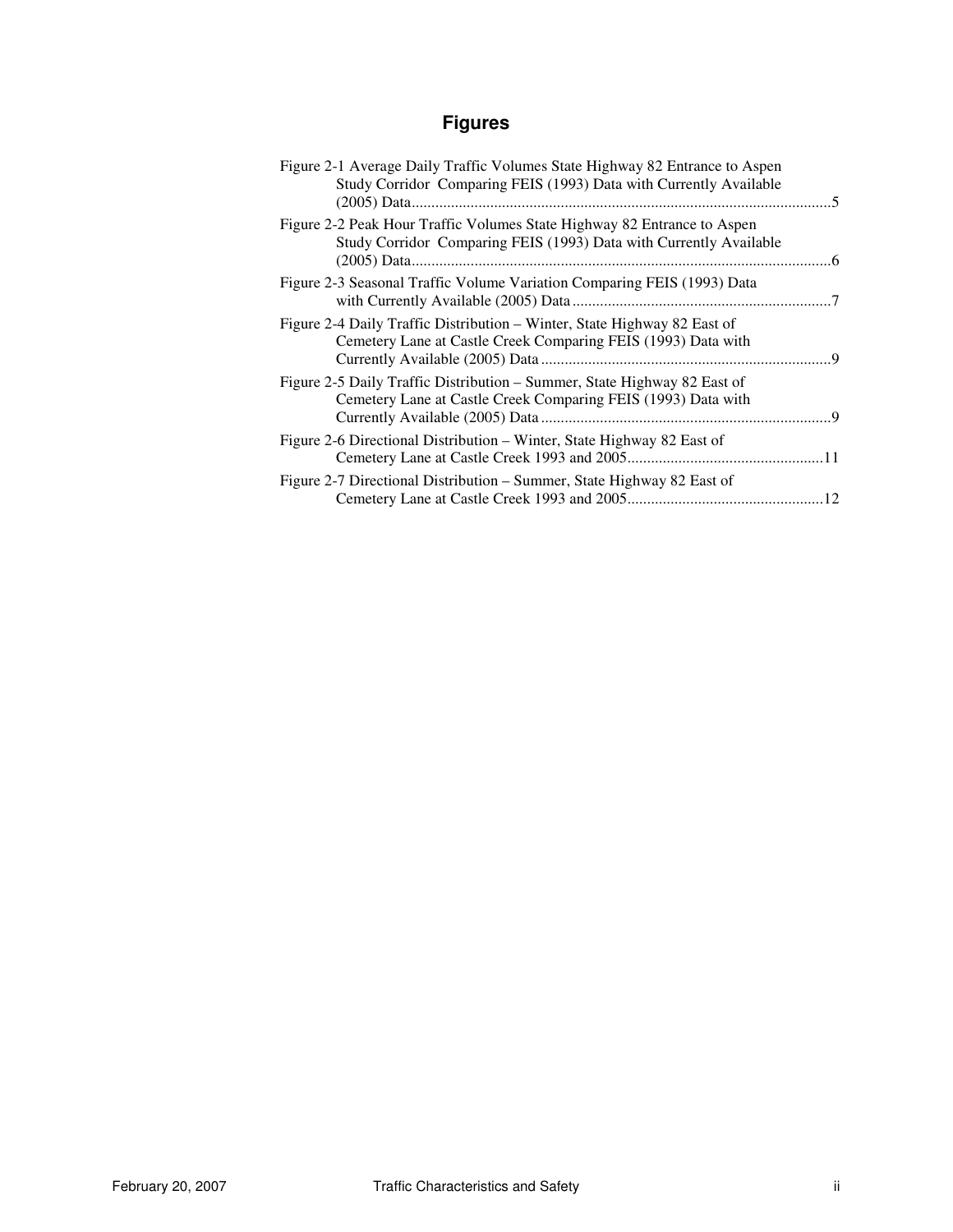## **1.0 Introduction**

This report provides a detailed reevaluation of the traffic characteristics and safety information presented in the 1997 State Highway 82 Entrance to Aspen Final Environmental Impact Statement (FEIS) (CDOT 1997). Relevant FEIS sections include Section I.D., Traffic Characteristics and Section I.E., Safety.

Traffic topics covered include existing traffic operations, traffic flow variation by location, seasonal traffic flow variations, traffic flow variation by time and direction, future traffic volumes, future traffic operations and future land use as they relate to the Preferred Alternative selected in the 1998 Record of Decision (ROD) (CDOT 1998). Topics regarding safety include traffic safety characteristics, emergency access, and roadway deficiencies as they relate to safety performance of the State Highway 82 project corridor.

Traffic analysis for the 1997 FEIS was developed using a 1993 base year, representing existing conditions, and a 2015 future planning horizon. In this Technical Report, the FEIS traffic analysis for existing and future conditions is updated to 2005 and 2030, respectively. The 2030 future planning horizon provides the required 20-year design period, and is consistent with the planning horizon for the Intermountain Transportation Planning Region's current, adopted Regional Transportation Plan (RTP).

Transportation system management issues, closely related to traffic and safety, are addressed in a separate report, *System Management Technical Report, State Highway 82/Entrance to Aspen Environmental Reevaluation* (February, 2007). The reader should consider both this report and the System Management report together to fully understand the transportation issues associated with the Entrance to Aspen project.

### **1.1 Methodology**

This technical report includes information assembled from many sources, which are listed in the reference section. Traffic count data for 2004 and 2005 was obtained from the City of Aspen and CDOT. References used include current plans, policy documents, and data from CDOT and local traffic databases. Other data was obtained from CDOT and local government sponsored studies. Accident records were obtained from law enforcement data bases.

Traffic forecasts were prepared for the FEIS using a summer/winter peak hour travel model developed for the EIS. The FEIS travel model did not include the Aspen Transportation Management (TM) Program, and used a 2015 future planning horizon. Because future year analysis must provide a 20-year planning horizon, alternatives to the FEIS model for travel forecast update were explored.

A new travel model being developed by the Roaring Fork Transportation Authority (RFTA) was considered. The RFTA model uses a 2025 future planning horizon. While a 2025 planning horizon would provide a 20-year span from the new 2005 base, a 2025 planning horizon is not consistent with the 2030 planning horizon for the current adopted RTP for the Intermountain Transportation Planning Region (TPR, 2004). Other issues with using the RFTA model include that the RFTA model has not yet been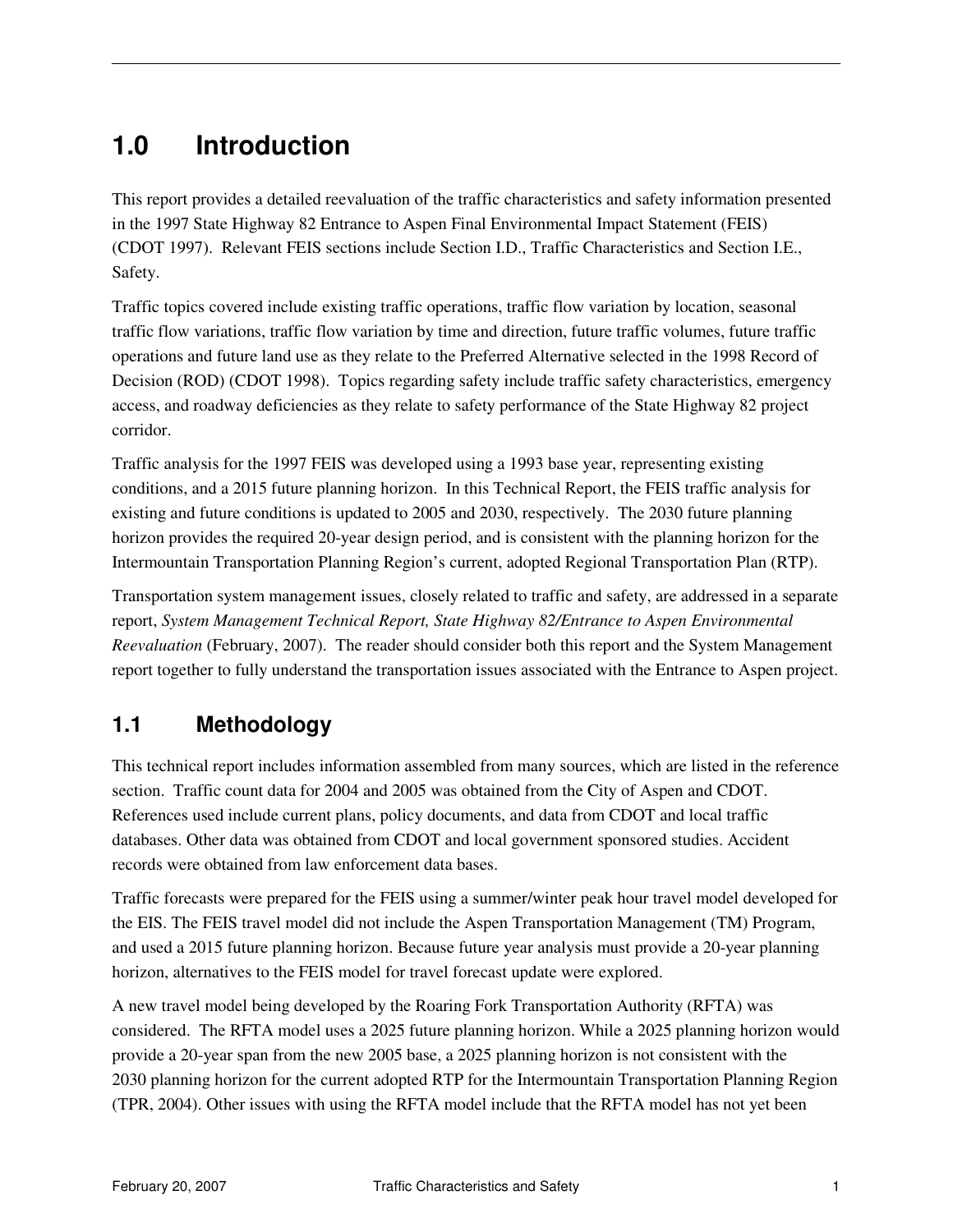completed for the 2005 base year, and that the RFTA model was developed to evaluate an interim bus transit alternative for the State Highway 82 corridor versus the ultimate light rail transit (LRT) system included in the Preferred Alternative selected in the 1998 ROD.

Absent a viable travel model with which to forecast 2030 traffic volumes, the methodology used for CDOT statewide planning was adopted for this analysis, and 2030 traffic forecasts for the State Highway 82 corridor were prepared using the CDOT traffic database (CDOT, 2006c). The CDOT database incorporates a traffic forecast calculator that uses growth factors developed from trend analysis of current and historic traffic counts included in the data base, including periodic traffic counts, as well as continuous count station data for all state highway system facilities. Growth factors derived from CDOT continuous count station data for State Highway 82 capture the constraining effects of the City of Aspen's TM Program on traffic growth since its implementation in 1995.

Data in the FEIS were analyzed as they relate to the Preferred Alternative selected in the 1998 ROD. More recent and/or current data on the same topics, as noted above, were assembled and compared to the FEIS data. Differences in the data and new trends were identified and reported.

Existing traffic conditions were evaluated with respect to highway traffic congestion expressed in terms of Level of Service (LOS) as defined by the *Highway Capacity Manual 2000* (HCM) (Transportation Research Board, 2000). LOS is assigned a letter code ranging from an A for excellent, free flow conditions to an F for failing, interrupted flow conditions. Conditions associated with individual levels of service as defined by the HCM are summarized in Table 1-1.

| <b>Level of Service</b> | <b>Description</b>                                                                                                                                                                                                                                                                                                              |  |  |
|-------------------------|---------------------------------------------------------------------------------------------------------------------------------------------------------------------------------------------------------------------------------------------------------------------------------------------------------------------------------|--|--|
| A                       | Represents the best operating conditions and is considered free flow. Individual users are<br>virtually unaffected by the presence of others in the traffic stream.                                                                                                                                                             |  |  |
| B                       | Represents reasonably free-flowing conditions but with some influence by others.                                                                                                                                                                                                                                                |  |  |
| $\mathcal{C}$           | Represents a constrained constant flow below speed limits, with additional attention required by<br>drivers to maintain safe operations. Comfort and convenience levels of the driver decline<br>noticeably. LOS C is the Colorado Department of Transportation's design service level (design<br>capacity) for rural highways. |  |  |
| D                       | Represents traffic operations approaching unstable flow with high passing demand and passing<br>capacity near zero, characterized by drivers being severely restricted in maneuverability. LOS D<br>is the Colorado Department of Transportation's design service level for urban highways.                                     |  |  |
| Е                       | Represents unstable flow near capacity. LOS E often changes to LOS F very quickly because of<br>disturbances (road conditions, accidents, etc.) in traffic flow.                                                                                                                                                                |  |  |
| F                       | Represents the worst conditions with heavily congested flow and traffic demand exceeding<br>capacity, characterized by stop-and-go waves, poor travel time, low comfort and convenience,<br>and increased accident exposure.                                                                                                    |  |  |

**Table 1-1 Descriptions of Level of Service**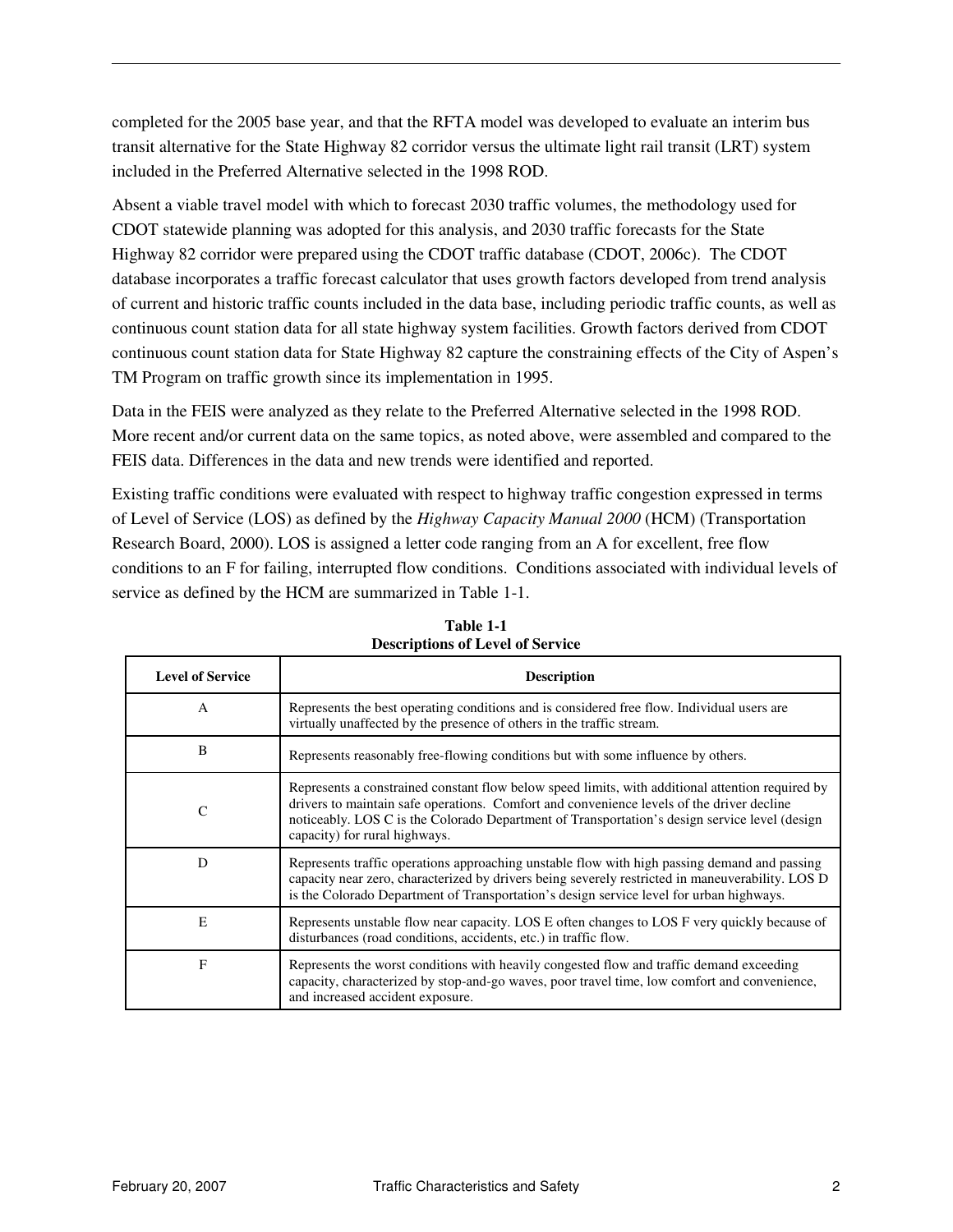### **1.2 Regulatory Overview**

The subjects covered in this technical report are those necessary to meet the requirements of federal regulations pertaining to federally funded (in whole or in part) transportation projects that minimize and mitigate adverse impacts. Table A-1 in Appendix A shows the federal regulations, executive orders, and state regulations upon which the 1997 FEIS was developed in regard to the traffic environment, and how the regulations have changed (if they have), as well as any new regulations that bear on traffic issues.

The only new regulation related to the traffic safety topic since FEIS publication is the Safe, Accountable, Flexible, Efficient Transportation Equity Act: A Legacy for Users (SAFETEA-LU), signed on August 10, 2005, by President Bush. It authorizes the federal surface transportation programs for highways, highway safety, and transit for the 5-year period from 2005 to 2009. This legislation addresses the challenges of the proposed project: improving safety, reducing traffic congestion, improving efficiency in freight movement, increasing intermodal connectivity, and protecting the environment.

## **2.0 Traffic Characteristics**

Existing traffic congestion is the primary issue associated with the need for improvement of the State Highway 82 transportation corridor. Traffic on State Highway 82 has increased consistently, growing at an average annual rate of 4.4 percent between 1980 and 1993, and then leveling off due to the combined effects of limited corridor capacity and implementation of the City of Aspen's Incremental Transportation Management Program. Given the high level of existing traffic congestion on State Highway 82, it is also important to know how land use changes within and beyond the study corridor will impact future travel demand and traffic conditions and volumes on this transportation corridor. Traffic characteristics, the extent of traffic congestion and the characteristics of traffic congestion are discussed in the FEIS for a 1993 base year and a 2015 future planning horizon. For this reevaluation, the FEIS traffic analysis for existing and future conditions is updated to 2005 and 2030, respectively, and is described below. Much of the State Highway 82 corridor was at capacity in 1993. Under already saturated conditions, it is not possible to pass more traffic through the corridor during the peak hour in 2005; rather increases in 2005 traffic volumes have resulted in extended peak hour queues and a longer duration of congestion.

### **2.1 Existing Traffic**

The FEIS states that, in 1994<sup>1</sup> during the peak summer and winter seasons, the entire section of State Highway 82 within the study corridor operated at LOS E or F for much of the day. Based on the LOS, the FEIS states that traffic operations on State Highway 82 dictate the need for transportation

 $\overline{a}$ 

<sup>&</sup>lt;sup>1</sup> The existing conditions analysis for the 1997 Entrance to Aspen FEIS used 1993 traffic count volumes and a traffic model with a 1993 base year. The FEIS states that the difference between 1993 and 1994 traffic volumes is minimal.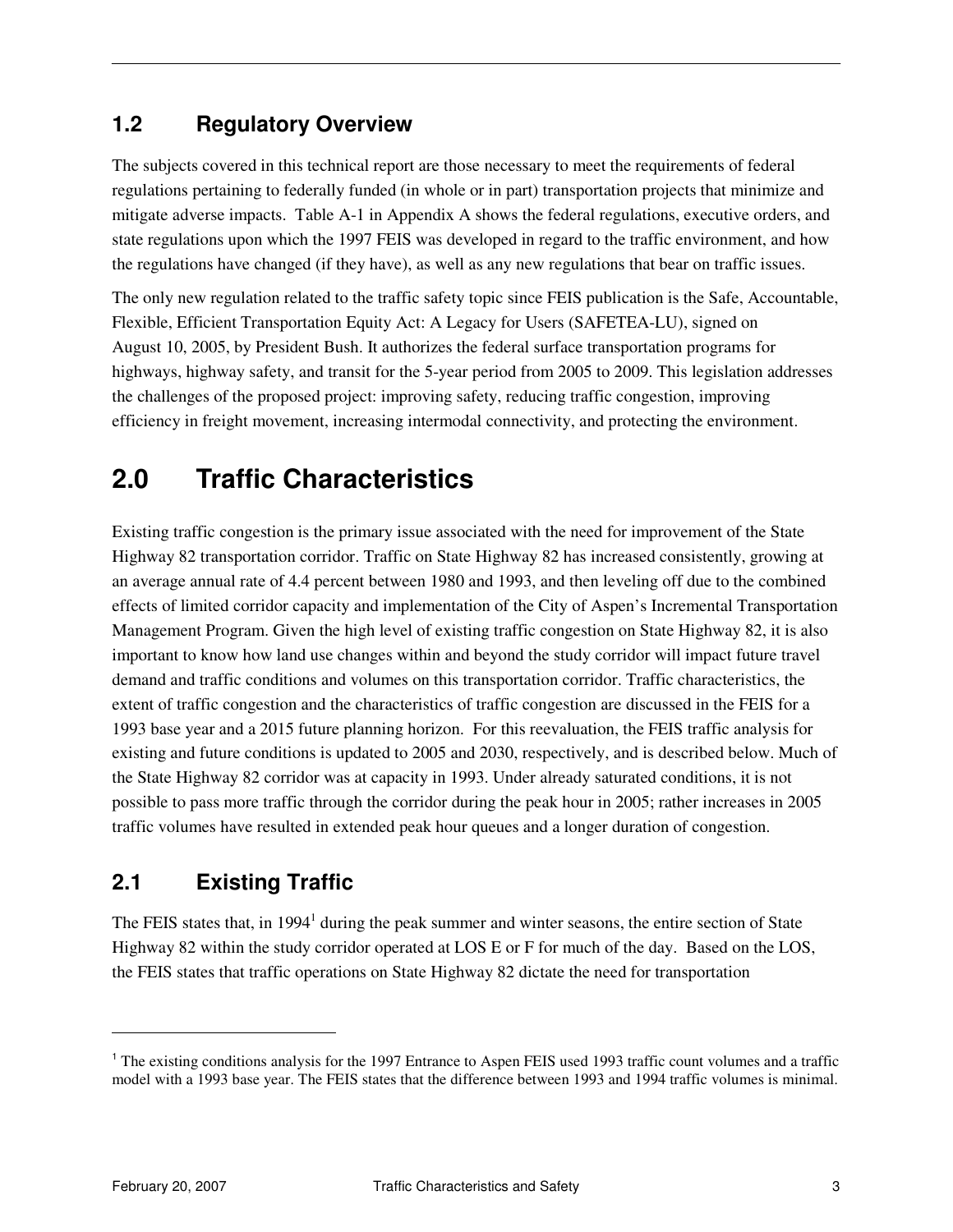improvements in the corridor. As shown in Table 2-1, this condition remains constant in extent and severity in 2005.

#### **2.1.1 Traffic Operations**

The FEIS states that, in 1994 during the peak summer and winter seasons, the entire section of State Highway 82 within the study corridor operated at a LOS E or F for much of the day. For 2005, this condition remains relatively unchanged from 1994. Increases in traffic volumes are small due to implementation of an effective incremental transportation management program. However, a small increase in 2005 traffic during the peak hour is enough to drop the level of service in one segment, between Maroon Creek Road and Cemetery Lane (milepost 39.8 to milepost 40.1) from a low LOS E to LOS F.

**Table 2-1 State Highway 82 Existing Level of Service - Summer Average Peak Hour Comparing FEIS (1993) Data with Currently Available (2005) Data** 

| <b>Section</b> (Mileposts)                                                           | 1993 Average<br><b>PM Peak Hour</b><br>Volume <sup>a</sup> | 2005 Average<br><b>PM Peak Hour</b><br>Volume <sup>b</sup> | <b>Percent</b><br><b>No Passing</b><br><b>Zones</b> | Percent<br><b>Trucks</b> | <b>Maximum</b><br>Capacity<br>(Total of<br><b>both</b><br>$Lanes)^c$ | Level of<br><b>Service</b><br>$(1993/2005)^d$ |
|--------------------------------------------------------------------------------------|------------------------------------------------------------|------------------------------------------------------------|-----------------------------------------------------|--------------------------|----------------------------------------------------------------------|-----------------------------------------------|
| Buttermilk Ski Area to<br>Maroon Creek Bridge<br>$(38.5 \text{ to } 39.2)$           | 1,950                                                      | 2,370                                                      | 65%                                                 | 8%                       | 2,420                                                                | E/E                                           |
| Maroon Creek Bridge to<br>Maroon Creek Road (39.2)<br>to $39.8$ )                    | 2,030                                                      | 2,380                                                      | 80%                                                 | 8%                       | 2,420                                                                | E/E                                           |
| Maroon Creek Road to<br>Cemetery Lane<br>(39.8)<br>to $40.1$ )                       | 2,280                                                      | 2,400                                                      | $100\%$                                             | 8%                       | 2,420                                                                | E/F                                           |
| Cemetery Lane to $7th$<br><b>Street and Main Street</b><br>$(40.1 \text{ to } 40.5)$ | 2,430                                                      | 2,440                                                      | $100\%$                                             | 8%                       | 2,260                                                                | F/F                                           |

<sup>a</sup>The existing conditions analysis for the 1997 Entrance to Aspen EIS used 1993 traffic count volumes and a traffic model with a 1993 base year. The FEIS states that the difference between 1993 and 1994 traffic volumes is minimal.

<sup>b</sup> 2005 PM Peak Hour/Design Hour volumes were estimated based on peak/design hour percent of daily traffic (8.5%) and daily volumes data tabulated by month for the years 1993 through 2005.

Maximum capacity is hourly flow under ideal conditions at LOS E. The definition of capacity assumes that good weather and pavement conditions exist. At capacity, no more vehicles can reasonably be expected to traverse a section of roadway during the given time period under prevailing roadway, traffic and control conditions. The capacity for the Cemetery Lane to 7<sup>th</sup> Street and Main Street is less due to lower speeds through the S-curves

<sup>d</sup> Level of Service in Table 1-2 is shown for 1993 Average PM Peak Hour Volumes, followed by 2005 Average PM Peak Hour Volumes Sources: CDOT, 1997; CDOT, 2006c.

#### **2.1.2 Variations by Location**

The FEIS states that in 1993, the traffic volumes on State Highway 82 near the Entrance to Aspen varied considerably by location, with traffic volumes increasing between the Buttermilk Ski Area and the Castle Creek Bridge into Aspen, and the highest volume within the project corridor occurring at Castle Creek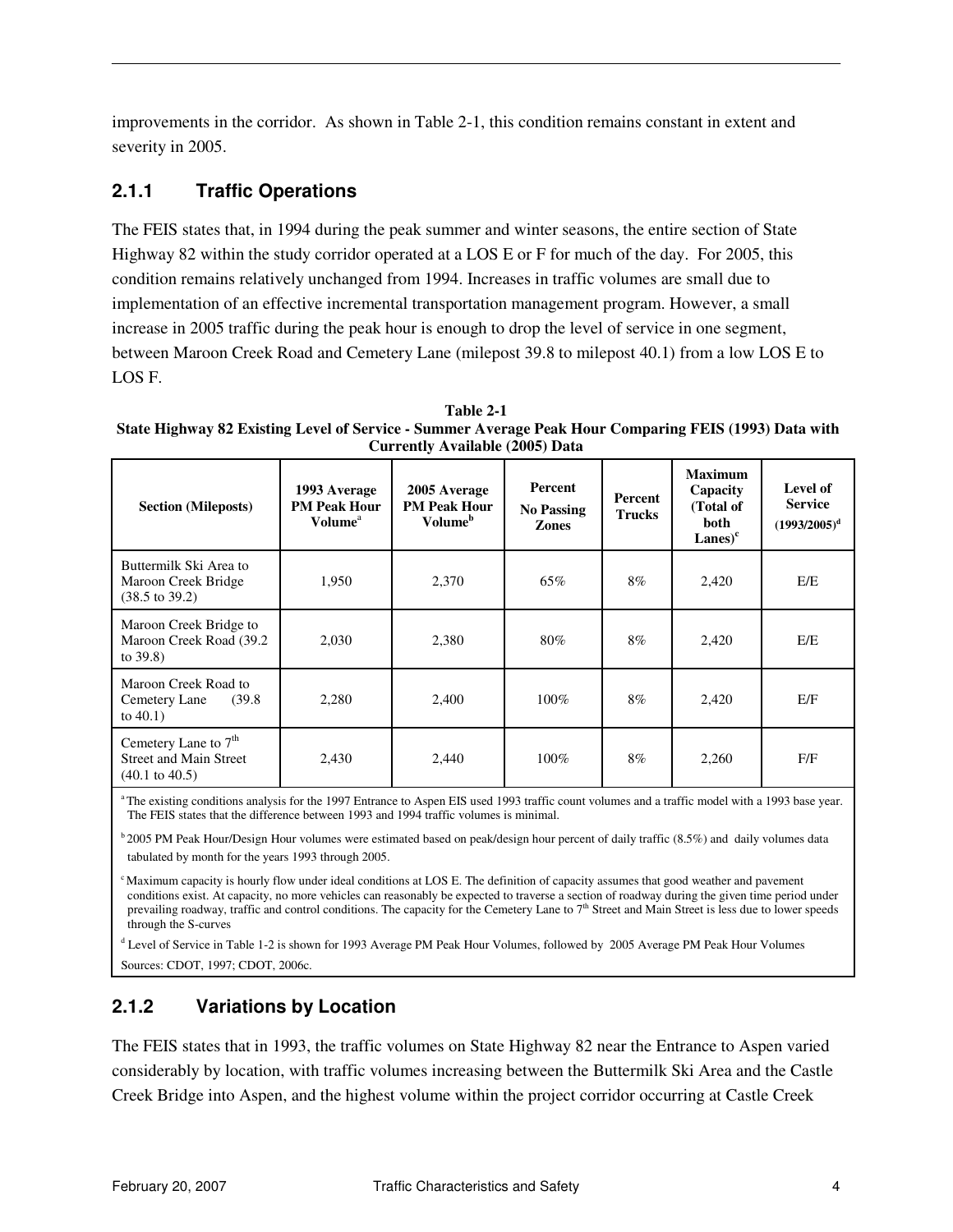Bridge. Twelve years later, in 2005, the highest volumes were still observed crossing the Castle Creek Bridge; however the Castle Creek Bridge crossing volumes remained constant at 1993 levels, with volumes along the remainder of the corridor increasing to nearly the same level. Average daily and peak hour traffic volumes for both 1993 and 2005 are summarized for four corridor locations in Figures 2-1 and 2-2.

**Figure 2-1 Average Daily Traffic Volumes State Highway 82 Entrance to Aspen Study Corridor Comparing FEIS (1993) Data with Currently Available (2005) Data** 

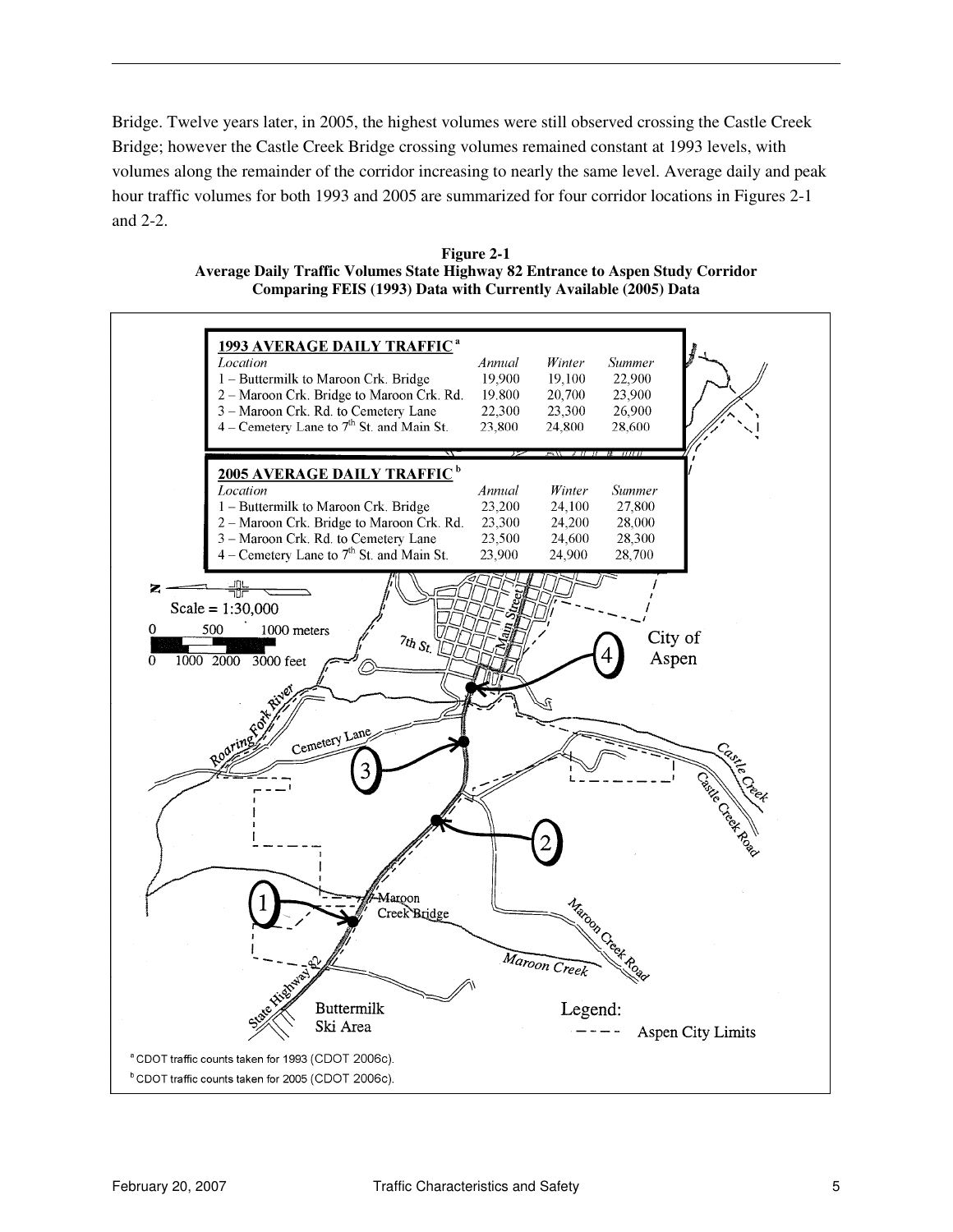**Figure 2-2 Peak Hour Traffic Volumes State Highway 82 Entrance to Aspen Study Corridor Comparing FEIS (1993) Data with Currently Available (2005) Data** 

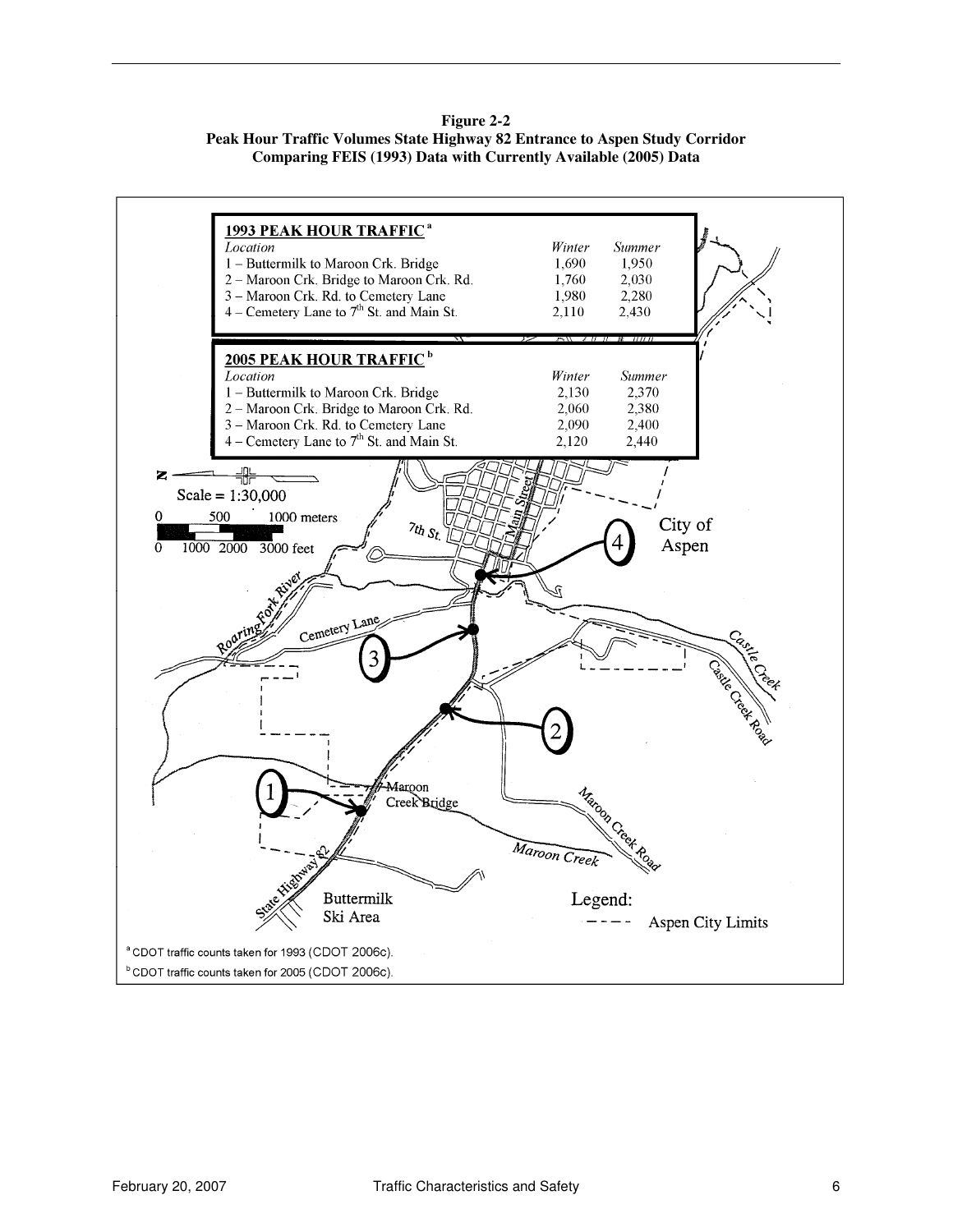#### **2.1.3 Seasonal Variation**

The recreational opportunities in the Roaring Fork Valley attract large numbers of visitors to the area, primarily in the winter and summer months. Actual CDOT traffic counts for 1993 (CDOT, 2006c), by week, were graphed in the FEIS as percent of average annual daily traffic (AADT). The data showed that during the winter and summer months the traffic volume on State Highway 82 had very distinct peaks corresponding to the winter holiday period from late December through late March, and the summer tourist season between June and August. Figure 2-3 summarizes the FEIS 1993 traffic count data, together with new actual CDOT traffic counts for 2005 (CDOT, 2006c). The data shows that the seasonal pattern that has been documented in the past continued in 2005. This pattern is characterized by winter and summer traffic volume peaks that exceed the AADT by 4 percent and 20 percent, respectively. This pattern is expected to continue into the future.

The FEIS concluded that the existence of these two distinct and separate high-volume seasons rendered the use of annual averages for evaluating daily volumes invalid. Rather, it is necessary to use summer average daily volumes (SADT), the highest daily volumes, to evaluate peak congestion, and to use winter average daily volumes to evaluate  $PM_{10}$  air quality impacts, because this is an air quality problem most prevalent during the winter months.



**Figure 2-3 Seasonal Traffic Volume Variation Comparing FEIS (1993) Data with Currently Available (2005) Data**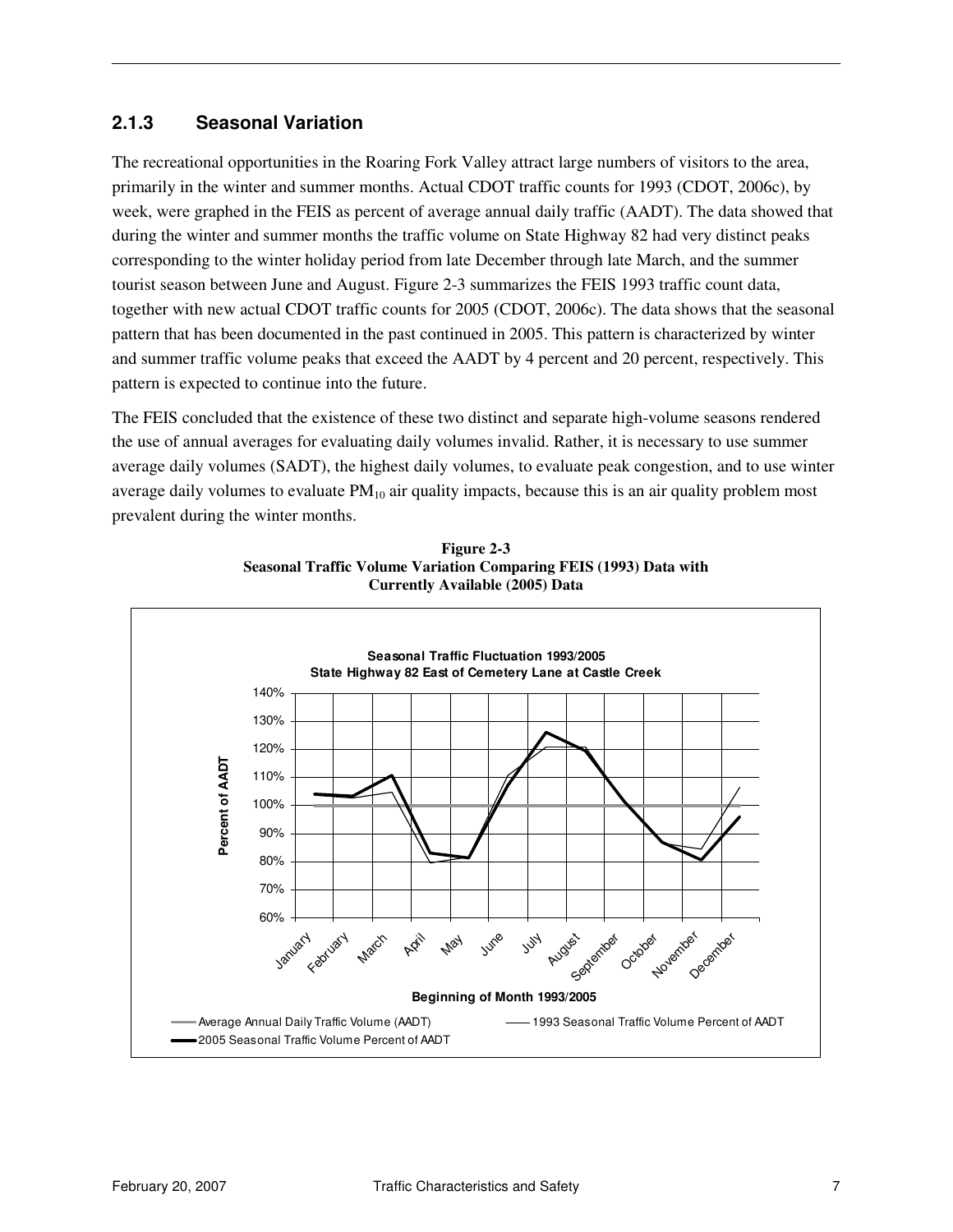#### **2.1.4 Variations by Time and Direction**

The FEIS examined hourly traffic distribution of daily traffic, as well as traffic distribution by direction by time of day, for both average winter and average summer days. Actual CDOT traffic counts for 1993 were used for the analysis (CDOT, 2006c). The traffic count data for 1993 showed distinctly different distributions of total traffic by time of day for winter versus summer days. The winter distribution is dependent on the opening and closing of local ski areas, with an early peak between 6 a.m. and 8 a.m. due to commuter/recreational traffic arriving from down valley to attend work/school or to ski in Aspen, and an additional rise in traffic volume between 8 a.m. and 9 a.m. coinciding with the opening of the ski areas and end of the morning commute. Winter traffic then drops slightly until mid-day, rising after noon until an evening peak between 3 p.m. and 5 p.m. that coincides with employee and skier departures from the Aspen area. The summer distribution is similar to the winter distribution from midnight until 8 a.m.; however, the summer morning peak rises more rapidly and does not increase after 8 a.m. Rather, traffic volumes remain fairly constant through 5 p.m., with less pronounced volumes occurring at noon and between 3 p.m. and 5 p.m. Summer volume is spread throughout the day, with high congestion continuous from morning until evening.

Figures 2-4 and 2-5 compare 1993 and 2005 daily traffic volume distributions by time of day (vehicles per hour or vph), based on actual CDOT traffic counts, for the winter and summer, respectively. Although 1993 volumes were higher than 2005 volumes for the same hour in some instances, in all cases the recorded overall 2005 daily volumes were higher than comparable 1993 daily volumes (refer to Table 2- 1). The data shows that the hourly distribution of traffic throughout the day that was documented in 1993 continued in 2004. This pattern is also expected to continue into the future.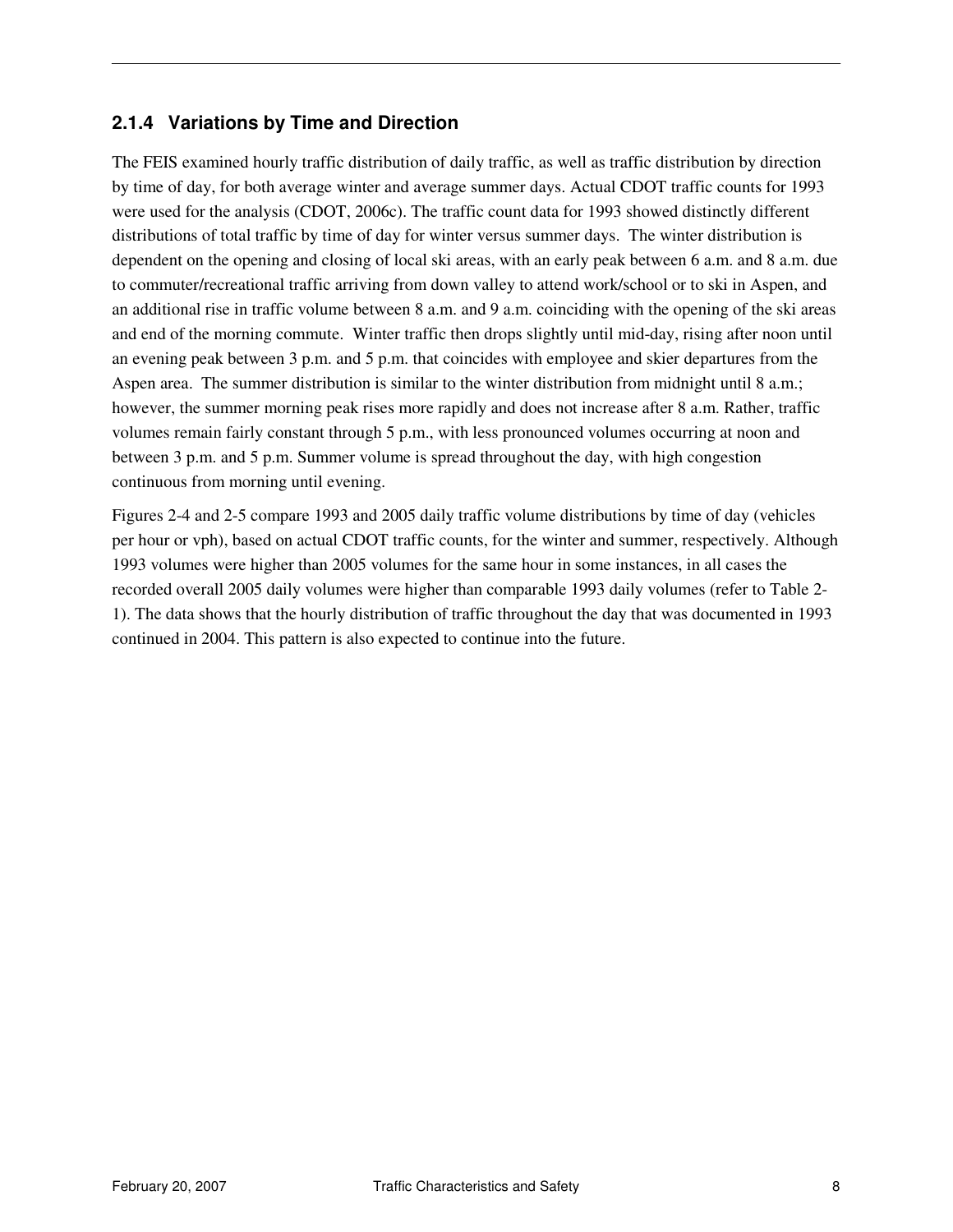**Figure 2-4 Daily Traffic Distribution – Winter, State Highway 82 East of Cemetery Lane at Castle Creek Comparing FEIS (1993) Data with Currently Available (2005) Data** 



**Figure 2-5 Daily Traffic Distribution – Summer, State Highway 82 East of Cemetery Lane at Castle Creek Comparing FEIS (1993) Data with Currently Available (2005) Data** 

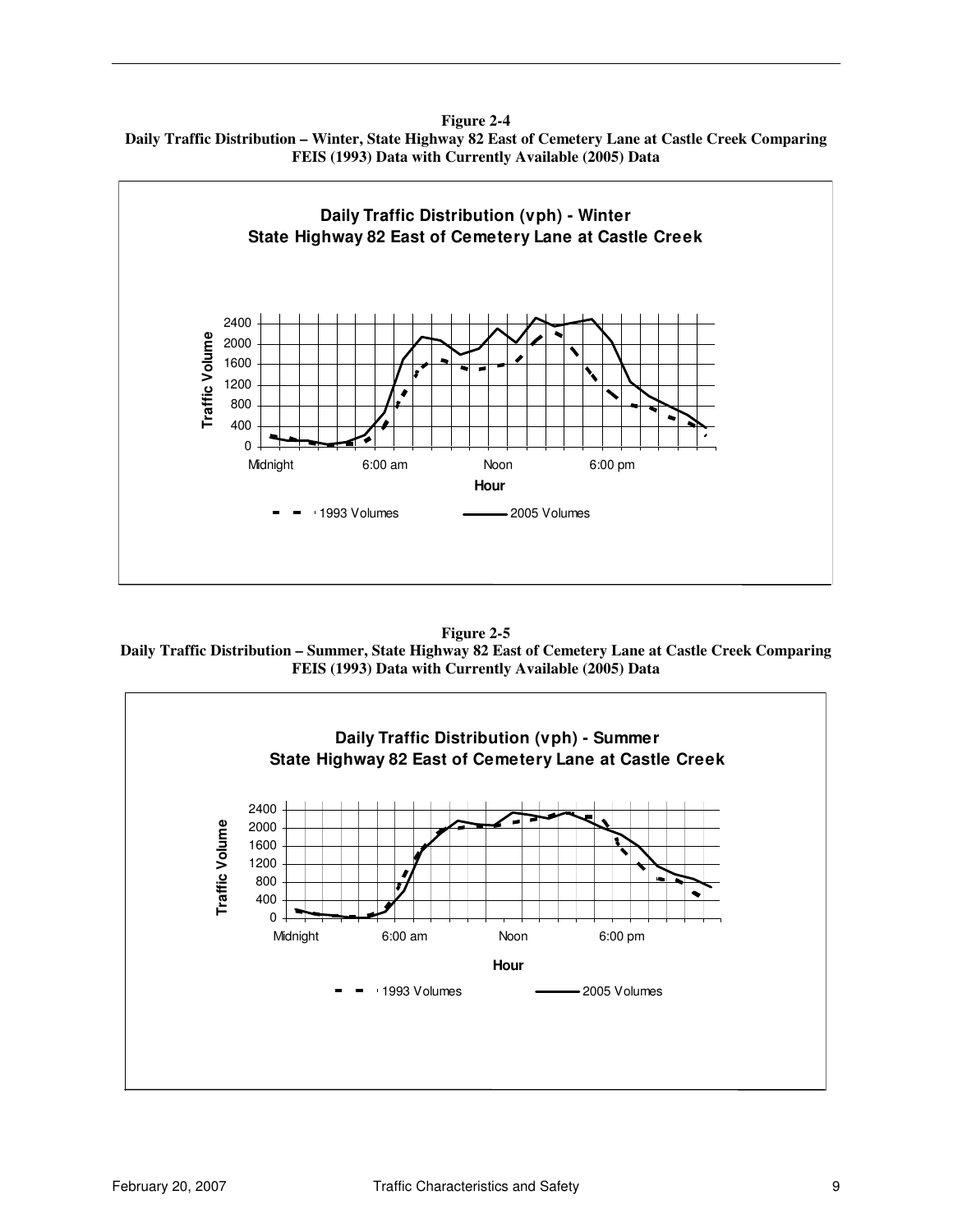Figures 2-6 and 2-7 present the directional distribution of traffic for 1993 and 2005, expressed as percent of hourly traffic volume, for the winter and summer, respectively. Directional distribution throughout the day is shown in the westbound and eastbound directions for typical summer and winter peak travel days. The data shows that the hourly directional pattern of traffic flow that was documented in 1993 continued in 2005. This pattern is also expected to continue into the future.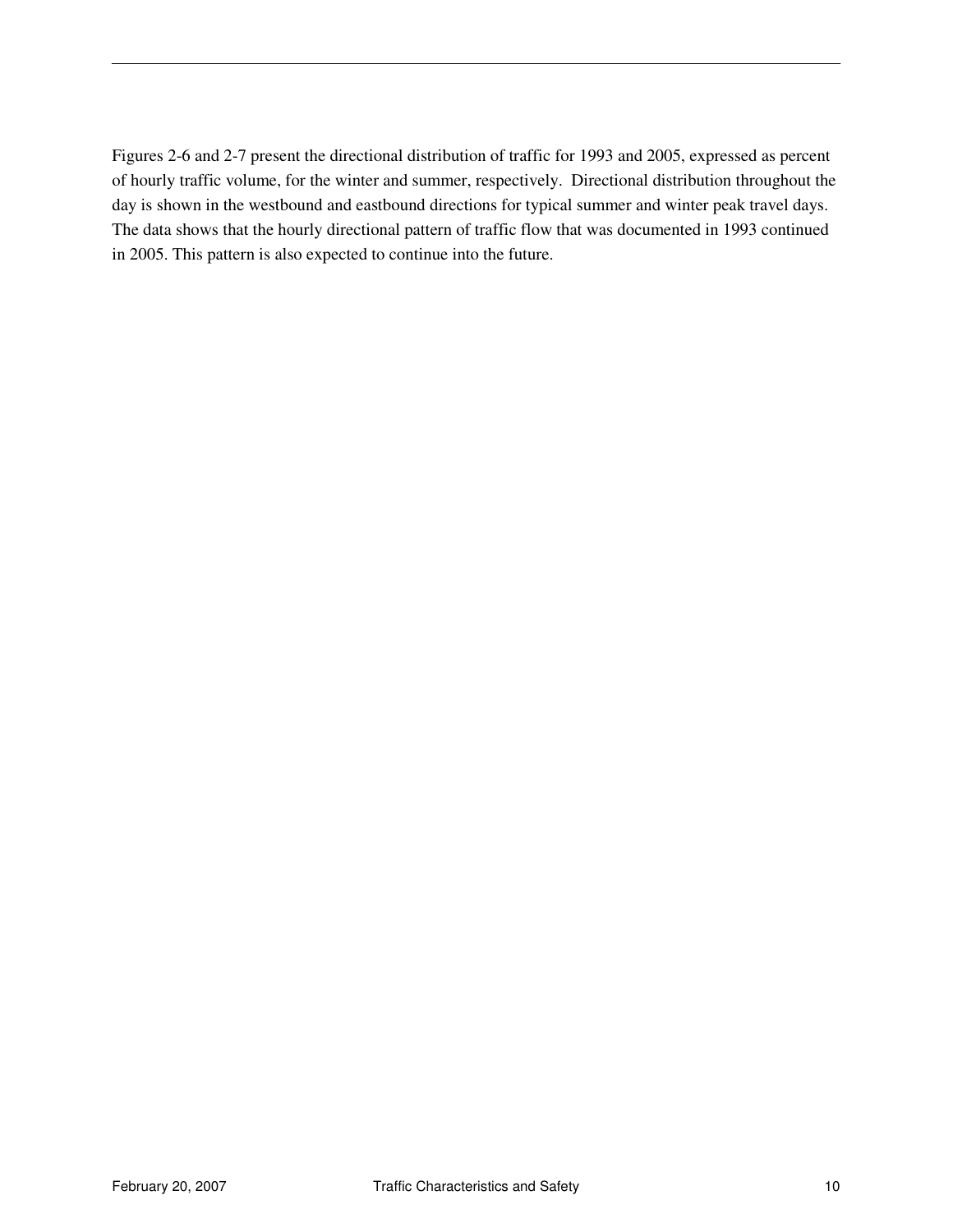**Figure 2-6 Directional Distribution – Winter, State Highway 82 East of Cemetery Lane at Castle Creek 1993 and 2005** 



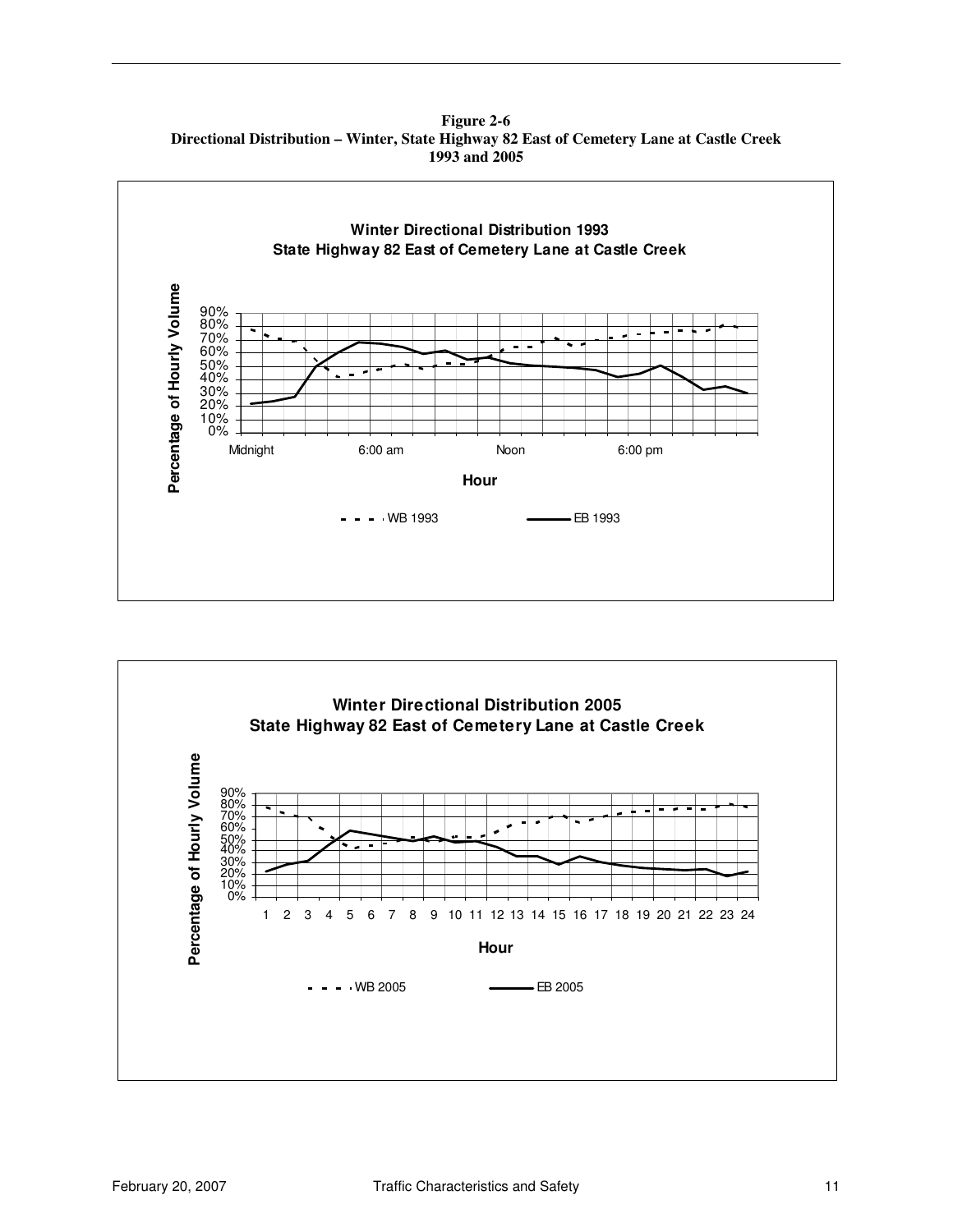**Figure 2-7 Directional Distribution – Summer, State Highway 82 East of Cemetery Lane at Castle Creek 1993 and 2005**



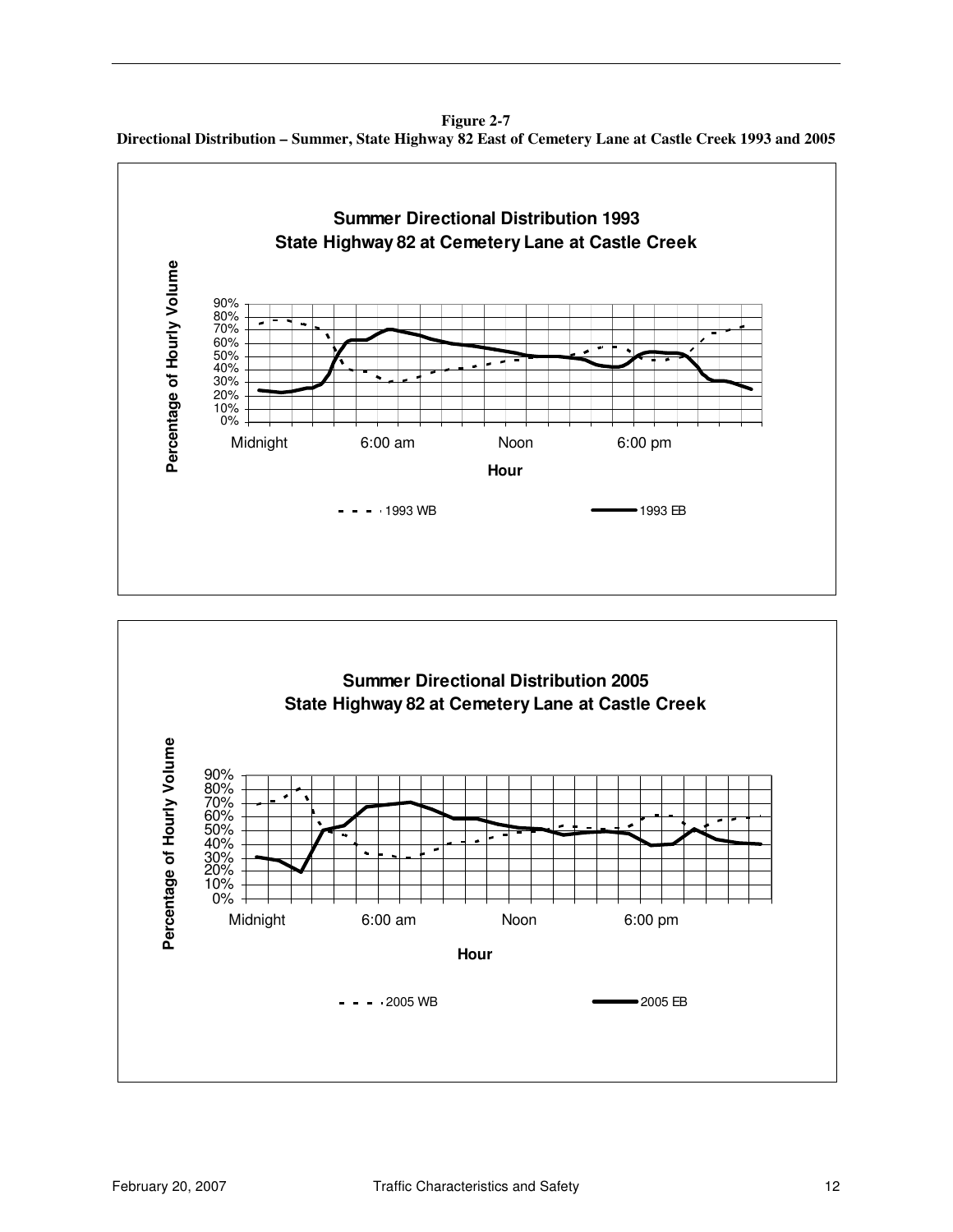### **2.2 Future Traffic**

#### **2.2.1 Future Traffic Volumes**

The FEIS forecast for the 2015 high growth scenario traffic demand at Cemetery Lane for the No-Action Alternative was 42,000 vehicles per day (vpd) during the summer and 36,400 vpd during the winter. With the afternoon peak accounting for 8.5 percent of daily traffic, the summer traffic demand would be 3,600 vph during the p.m. peak hour. Based on this forecast traffic volume, the FEIS states that capacity of the existing highway would be extremely insufficient and would not be able to handle forecast traffic demand during the p.m. peak hour, and that the existing highway would operate at LOS F for 16 hours a day to process forecast summer average daily demand of 42,000 vehicles. Further, the FEIS concludes that, without mitigation of increasing traffic congestion, the LOS on State Highway 82 can be expected to further deteriorate well below acceptable levels, for longer periods along the entire study corridor.

Since 1995, the City of Aspen has implemented the Incremental Transportation Management (TM) Program, with the goal of maintaining future traffic volumes at or below the 1994<sup>2</sup> levels in the project corridor. The TM Program has been successful in keeping the average daily traffic during peak season at essentially the same level as it was in 1994. (Note that traffic counts for TM program monitoring are collected at the Castle Creek Bridge, and not along the entire State Highway 82 corridor.) Nonetheless, 2030 traffic demand at Cemetery Lane for the No-Action Alternative is 44,800 vpd during the summer and 37,000 vpd during the winter. (Traffic demand was prepared using CDOT growth factors that indirectly account for reduced traffic growth due to implementation of the TM program.) This equates to a 2030 summer traffic demand, with the TM Program, of 3,800 vph. Forecast 2030 demand for the No-Action Alternative will further exceed capacity of the existing highway, above the capacity deficit identified by the FEIS for 2015 (CDOT 1997), and will extend the period of the day during which the highway will operate at LOS F. By 2030, increasing down valley traffic volumes under the No-Action Alternative will also have the effect of extending congestion and failing LOS "down valley" along the entire corridor.

The FEIS found that serving existing and future person-trip demand on the State Highway 82 project corridor will require a combination of general purpose lanes and transit facilities. Provision of highcapacity transit facilities included in the Preferred Alternative (light rail transit (LRT), buses, or other dedicated-vehicle transit modes) will be critical to providing the transportation capacity needed to accommodate forecasted person trips in the years 2015 and 2030, and will support achieving the stated community goal of limiting the number of vehicles in 2015 to levels at or below those in 1994 (CDOT 1997). Transit modes, particularly high-capacity LRT and exclusive bus lanes, provide significantly more

 $\ddot{\phantom{a}}$ 

<sup>&</sup>lt;sup>2</sup> The project objective is stated in the 1998 ROD (page 7) as, "...the stated community goal of limiting the number of vehicles in 2015 to levels at or below those in 1994." Throughout the FEIS, traffic volumes are referred to as levels at or below those in 1993, because the traffic model used for the FEIS was based on 1993 traffic volumes. The FEIS states that difference between 1993 and 1994 traffic volumes is minimal (page I-3, FEIS).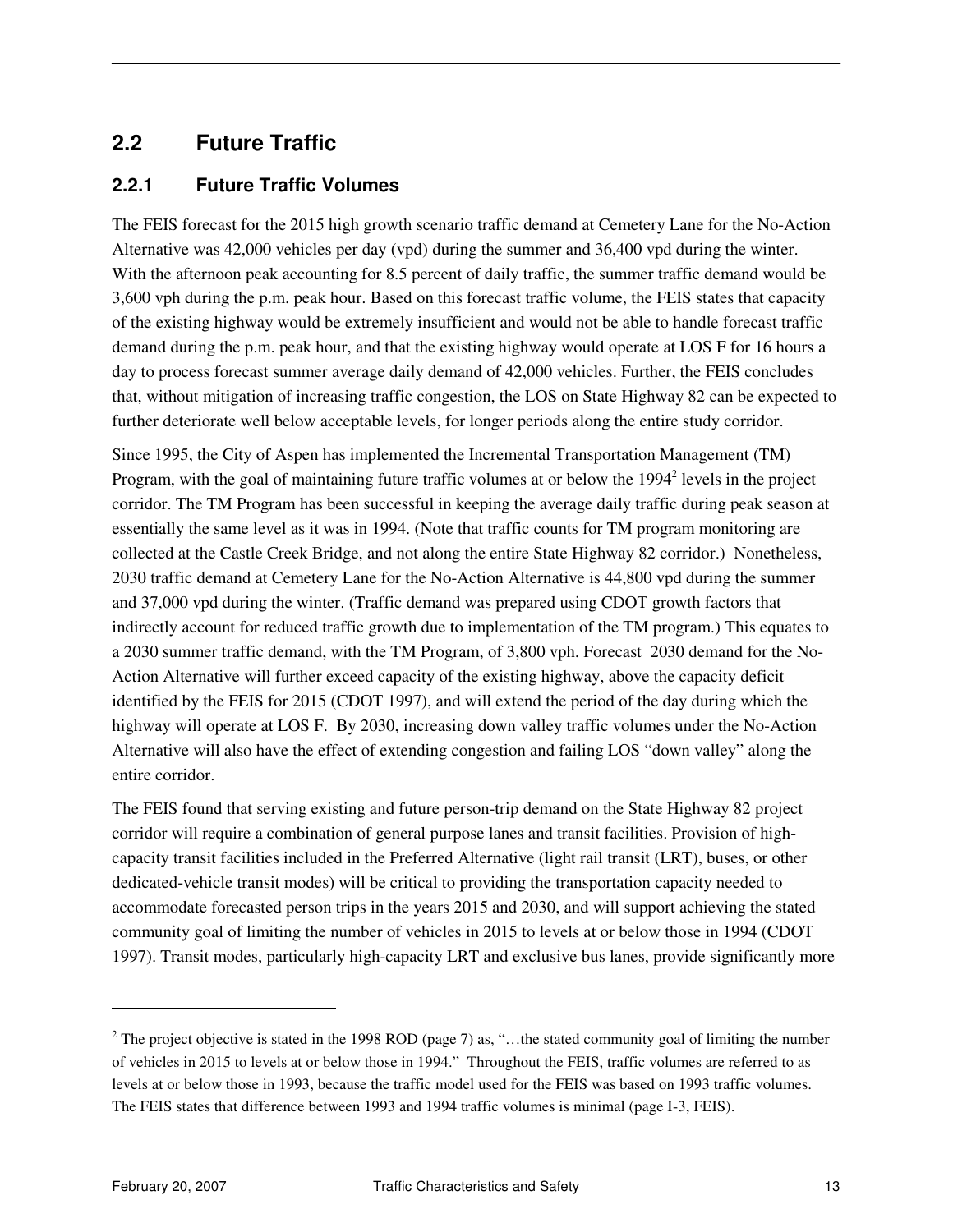person-trip carrying capacity within less right-of-way width than can be provided by addition of general purpose lanes within the corridor. Supporting multimodal parking facilities, also included in the Preferred Alternative, will encourage transit use, limit travel by personal vehicle within the City of Aspen, and reduce traffic congestion within the core downtown area.

#### **2.2.2 Future Traffic Operations**

The FEIS states that traffic (in 1993-1994, at the time of the FEIS traffic studies) is congested on State Highway 82 between the airport and Aspen, and congestion is experienced for increasing periods within the peak seasons. Although 2005 traffic volumes within the segment of the corridor targeted by the City of Aspen TM Program remain essentially unchanged from 1993 levels, traffic volumes between the Buttermilk Ski Area and Cemetery Lane have continued to increase, reaching the 1993 corridor high at the Castle Creek Bridge in 2005. The FEIS states that as traffic volumes increase, traffic operations on State Highway 82 are expected to get even worse. For 1993 the existing highway reached capacity at about 2,300 vehicles per hour (vph) at Cemetery Lane. For 2005, CDOT traffic counts show that the roadway segment between Maroon Creek Road and Cemetery Lane has also reached/exceeded capacity.

#### **2.2.3 Future Land Use**

The Safe, Accountable, Flexible, Efficient Transportation Equity Act: A Legacy for Users (SAFETEA-LU), like its predecessor, the Intermodal Surface Transportation Efficiency Act (ISTEA), recognizes a strong correlation between land use and travel demand. The FEIS states that, while the City of Aspen and greater Pitkin County are proactive in promoting the location of affordable housing close to jobs and to manage the rate of development within their respective jurisdictions, a large amount of development has continued, and will continue throughout the State Highway 82 corridor. These developments create additional travel demand and result in increased traffic. A cadre of travel demand management measures has helped to manage traffic resulting from the tremendous increase in residential units throughout the valley. However, the FEIS concludes that, because the capacity of existing State Highway 82 is inadequate to handle even current (1993-1994) travel demand, even very aggressive measures to get vehicles off the road will not offset the need to upgrade State Highway 82 corridor to meet current and future travel demand. Development pressure on the State Highway 82 corridor has continued since publication of the FEIS, and the conclusion of the FEIS with respect to future land use remains valid.

## **3.0 Traffic Impacts and Mitigation Measures**

Two potential impacts of the Preferred Alternative related to traffic were identified in the 1997 FEIS: the removal of some parking on Main Street, Monarch Street, and Durant Avenue, and potential congestion at intersections near transit stations and park-and-ride facilities. There have been no changes to the Preferred Alternative selected in the 1998 ROD, and these impacts remain valid. Table 3-1 summarizes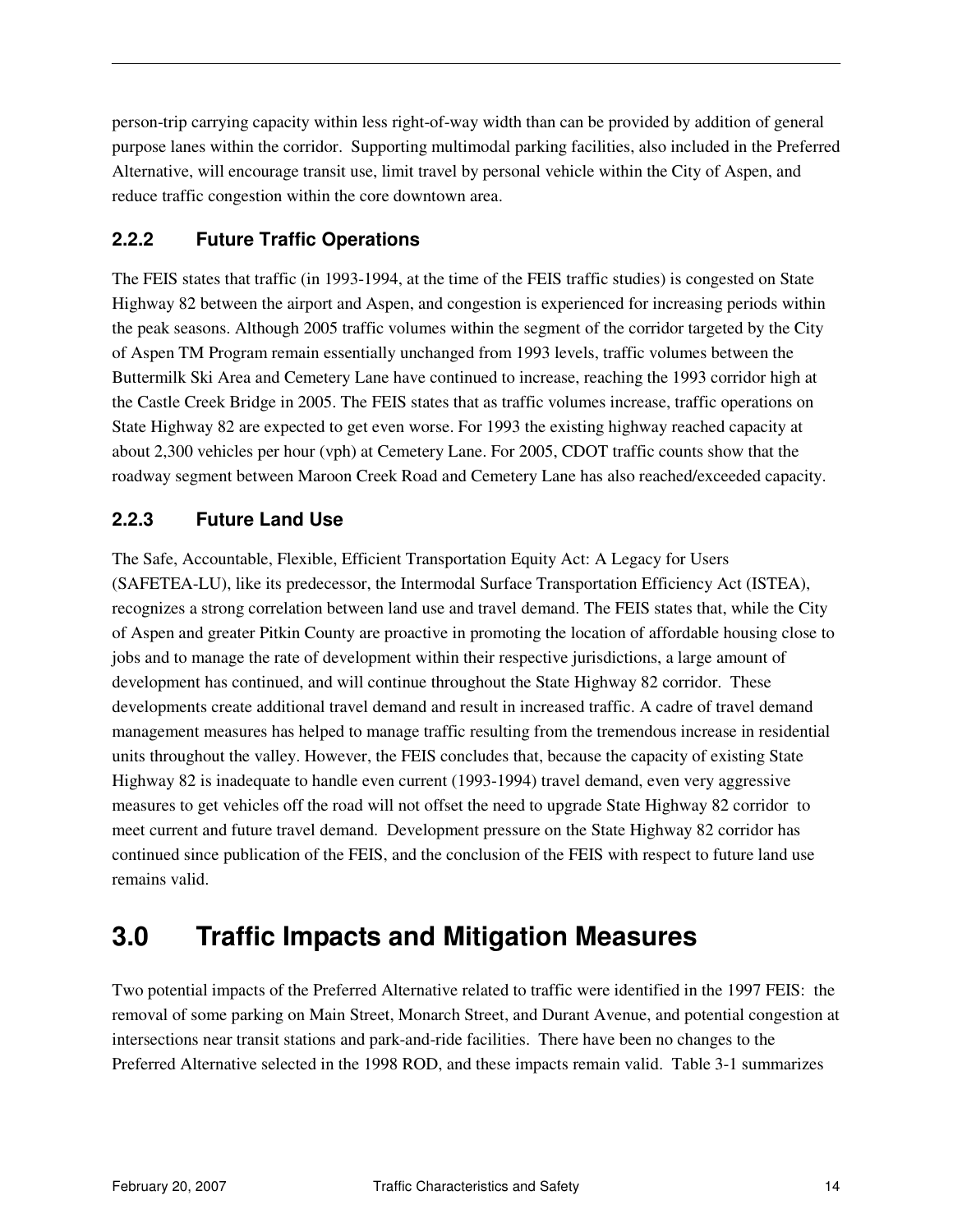the impacts identified in the FEIS and this reevaluation, and the mitigation identified in the ROD along with current status of mitigation implementation, if applicable.

| Topic                     | <b>FEIS</b> Impact                                                                                                                                                                                                                                 | <b>Reevaluation Impact</b>                                                                                                                             | <b>ROD</b> Mitigation                                                                                                                                                                                                     |
|---------------------------|----------------------------------------------------------------------------------------------------------------------------------------------------------------------------------------------------------------------------------------------------|--------------------------------------------------------------------------------------------------------------------------------------------------------|---------------------------------------------------------------------------------------------------------------------------------------------------------------------------------------------------------------------------|
| Parking                   | Removal of 252 parking<br>places on Main Street,<br>Monarch Street, and Durant<br>Avenue to accommodate<br>LRT (alignment on south)<br>side of Main Street). Adverse<br>impacts would occur to some<br>businesses along the<br>downtown alignment. | No change.<br>For interim exclusive bus<br>lanes, only Main Street<br>parking would be affected,<br>removing up to 169 spaces<br>during any bus phase. | Provision of intercept<br>$\bullet$<br>parking lots and park-and-<br>ride facilities in down-<br>valley locations                                                                                                         |
| <b>Traffic Operations</b> | Traffic congestion at<br>intersections near transit<br>stations and/or park-and-ride<br>facilities at Brush Creek<br>Road, Aspen/Pitkin County<br>Airport, and Buttermilk.                                                                         | Recommended intersection<br>improvements have been<br>implemented to address<br>existing and future<br>congestion at these locations                   | Provision of new traffic<br>$\bullet$<br>signals at unsignalized<br>intersections adjacent to<br>proposed station locations<br>Intersection improvements<br>have been completed<br>since publication of the<br><b>ROD</b> |

**Table 3-1 Comparison of Impacts and Mitigation in FEIS/ROD and Reevaluation**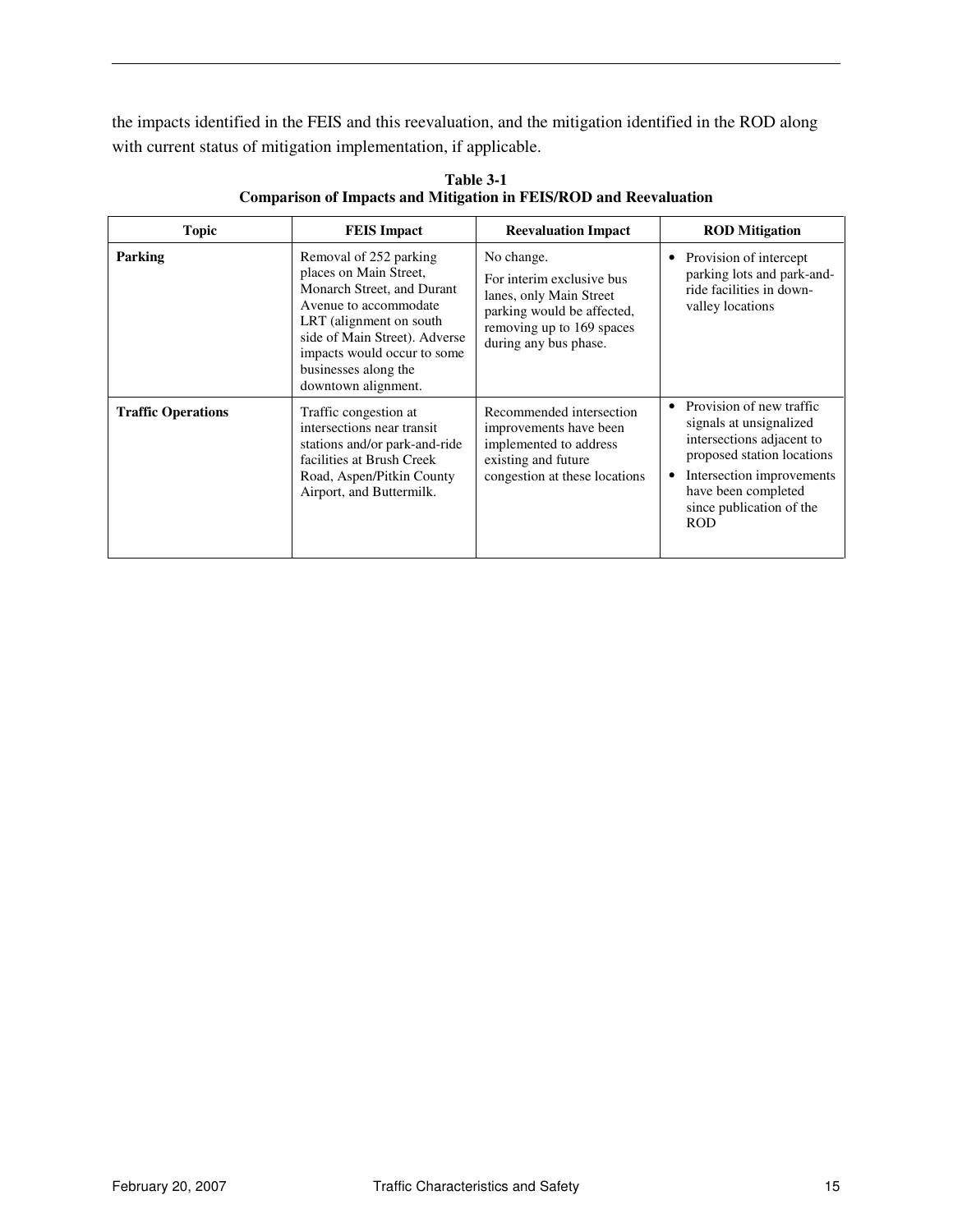## **4.0 Safety**

### **4.1 Traffic Safety Characteristics**

State Highway 82 between Buttermilk Ski Area and Aspen has had worse than average accident rates for more than 20 years. Analysis for the 1997 FEIS was based on accident statistics compiled for three years from April 1, 1991 to March 31, 1994. During that period there were 113 total accidents, including 38 injury accidents. Nearly half of the total accidents occurred in the up valley project segment, between Cemetery Lane and the intersection of 7<sup>th</sup> Street and Main Street (S-curves). The FEIS concluded that many of the accidents that occurred at the S-curves were caused by a combination of poor weather conditions and substandard roadway design. The total accident rate for the Cemetery Lane intersection of 7th Street and Main Street was 4.48 accidents per million vehicle miles traveled (acc/MVM). This was 386 percent of the average rural Colorado rate (1.16 acc/MVM) and 149 percent of the average urban Colorado rate (3.00 acc/MVM). The accident rate for State Highway 82 within the project corridor has been well above the state accident rate in the past, a trend that the FEIS stated is likely to worsen until appropriate improvements are made. The expectation expressed by the FEIS is borne out by three-year data for the period from April 1, 2000 through March 31, 2003 (City of Aspen 2003), that exhibits increasing accidents rates in the corridor segments between Maroon Creek Road and  $7<sup>th</sup>$  Street and Main Street (S-curves). As with the earlier three-year period (1991-1994), accidents that occurred between Cemetery Lane and the intersection of  $7<sup>th</sup>$  Street and Main Street (S-curves) were half of the total of 200 accidents. Data for both three-year periods is summarized in Table 4-1.

A detailed examination of the accident data for the period from April 1, 2000 through March 31, 2003 (City of Aspen 2003) showed that over 50 percent of the accidents occurring on all segments of the corridor were rear-end collisions, symptomatic of traffic congestion. The corridor segment with the greatest share (82 percent) of rear-end accidents was the down valley segment between the Buttermilk Ski Area and Maroon Creek Road, the segment that has also experienced the highest growth in traffic volumes since 1997. The segment with the second highest share of rear-end accidents (58 percent) was the up valley segment between Cemetery Lane and the  $7<sup>th</sup>/Main$  Street intersection (S-Curves). While traffic volumes have remained virtually unchanged on this segment since 1997, this segment continues to experience the highest peak hour volumes as compared to the down valley corridor segments.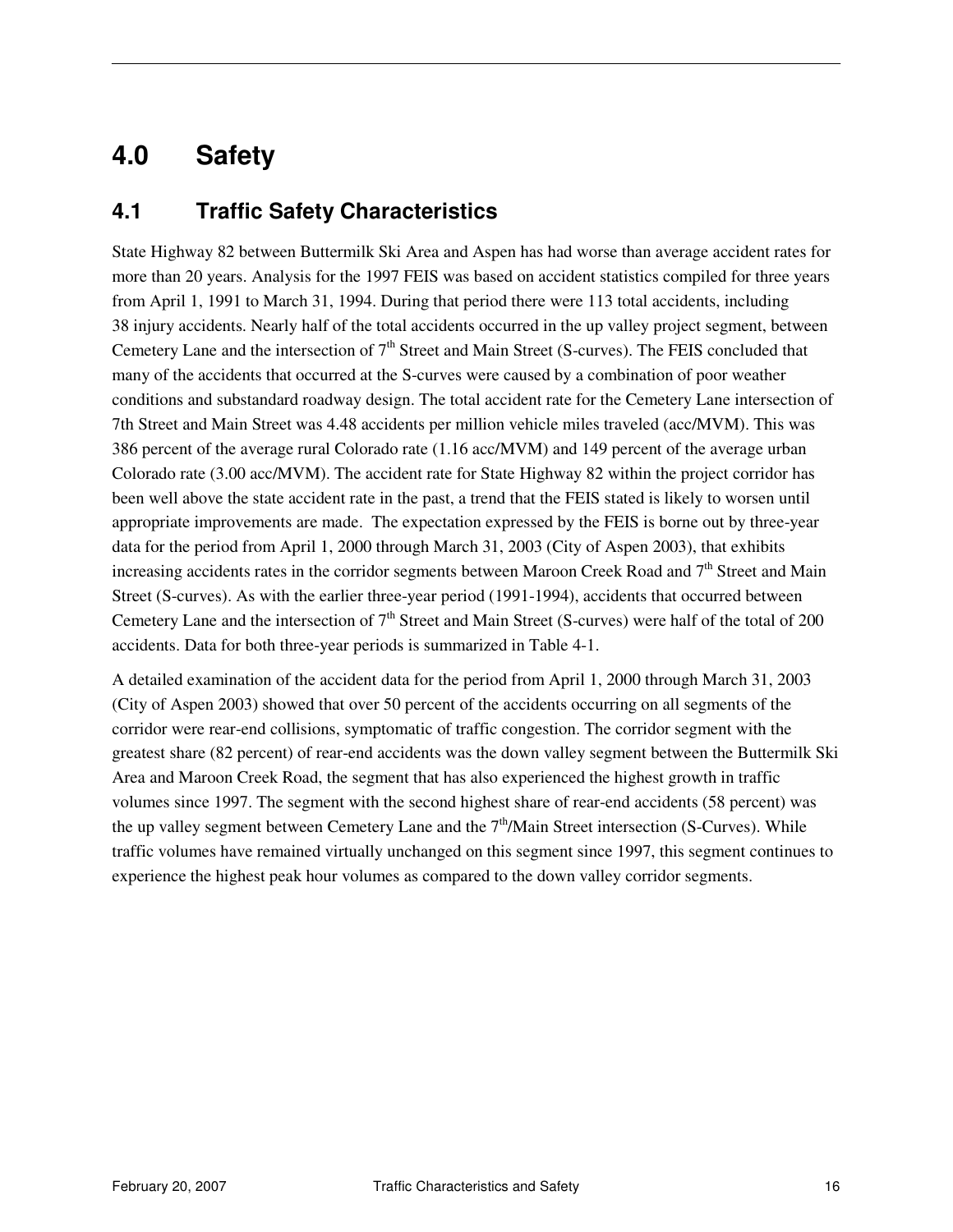| <b>Section Location</b>                                             | <b>Section</b><br>Length<br>km (miles) | <b>Total</b><br><b>Accidents</b> | <b>Accident</b><br>Rate | <b>Injury</b><br><b>Accidents</b> | Injury<br><b>Accident</b><br>Rate <sup>a</sup> | <b>Property</b><br>Damage<br>Only | <b>Property</b><br><b>Damage</b><br>Rate <sup>b</sup> |
|---------------------------------------------------------------------|----------------------------------------|----------------------------------|-------------------------|-----------------------------------|------------------------------------------------|-----------------------------------|-------------------------------------------------------|
| State Highway 82 ACCIDENTS - April 1, 1991 - March 31, 1994         |                                        |                                  |                         |                                   |                                                |                                   |                                                       |
| Buttermilk Ski Area to<br>Maroon Creek Road<br>(MP 38.5 to MP 39.2) | 2.08<br>(1.29)                         | 47                               | 1.71                    | 18                                | 0.65                                           | 29                                | 1.05                                                  |
| Maroon Creek Road to<br>Cemetery Lane<br>(MP 39.2 to MP 40.1)       | 0.48<br>(0.30)                         | 16                               | 1.9                     | 8                                 | 0.95                                           | 8                                 | 0.95                                                  |
| Cemetery Lane to<br>$7th/Main$ (S-Curves)<br>(MP 40.1 to MP 40.5)   | 0.61<br>(0.38)                         | 50 <sup>c</sup>                  | 4.48                    | 12                                | 1.08                                           | 38                                | 3.41                                                  |
| State Highway 82 ACCIDENTS - April 1, 2000 - March 31, 2003         |                                        |                                  |                         |                                   |                                                |                                   |                                                       |
| Buttermilk Ski Area to<br>Maroon Creek Road<br>(MP 38.5 to MP 39.2) | 2.08<br>(1.29)                         | 28                               | 0.85                    | 8                                 | 0.24                                           | 20                                | 0.61                                                  |
| Maroon Creek Road to<br>Cemetery Lane<br>(MP 39.2 to MP 40.1)       | 0.48<br>(0.30)                         | 73                               | 9.30                    | 12                                | 1.53                                           | 61                                | 7.64                                                  |
| Cemetery Lane to<br>$7th/Main$ (S-Curves)<br>(MP 40.1 to MP 40.5)   | 0.61<br>(0.38)                         | 99                               | 10.04                   | 19                                | 1.93                                           | 80                                | 7.30                                                  |
| <b>Statewide Accidents 1992</b>                                     |                                        |                                  |                         |                                   |                                                |                                   |                                                       |
| Federal-Aid Primary<br>(Rural)                                      | 6.084<br>(3,781)                       | 4.638                            | 1.16                    | 1,765                             | 0.44                                           | 2,874                             | 0.72                                                  |
| Federal Aid Primary<br>(Urban)                                      | 827<br>(514)                           | 12,966                           | 3.00                    | 4,451                             | 1.03                                           | 8,515                             | 1.97                                                  |

**Table 4-1 Aspen Entrance Accident Rates Comparing FEIS (1991-1994) Data with 1992 Statewide Data and Currently Available (2000-2003) Data** 

<sup>a</sup> This rate is for the number of injury accidents per million vehicle miles traveled, not the number of persons injured. Because there may be multiple injuries in accidents, the injury rate per person is higher.

<sup>b</sup> Total accident, injury accident, and property damage accident rates are per million vehicle miles of travel. Aspen area rates are expressed as an annual average for three years.

Thirty-eight (75 percent) of these accidents occurred between  $8<sup>th</sup>$  Street and the intersection of  $7<sup>th</sup>$  Street and Main Street. Sources:

City of Aspen 2003. SH 82 Accident Statistics, Colorado State Patrol Data Base, 2000-2003 SH 82 Summary Records.

CDOT 2006c. Website, Data & Statistics, Traffic Data.

### **4.2 Emergency Access**

The 1997 FEIS states that emergency response to incidents requiring use of State Highway 82 by emergency vehicles is often delayed by traffic congestion, and that closure of State Highway 82 at the Castle Creek Bridge could jeopardize emergency response, compromising access into or out of Aspen.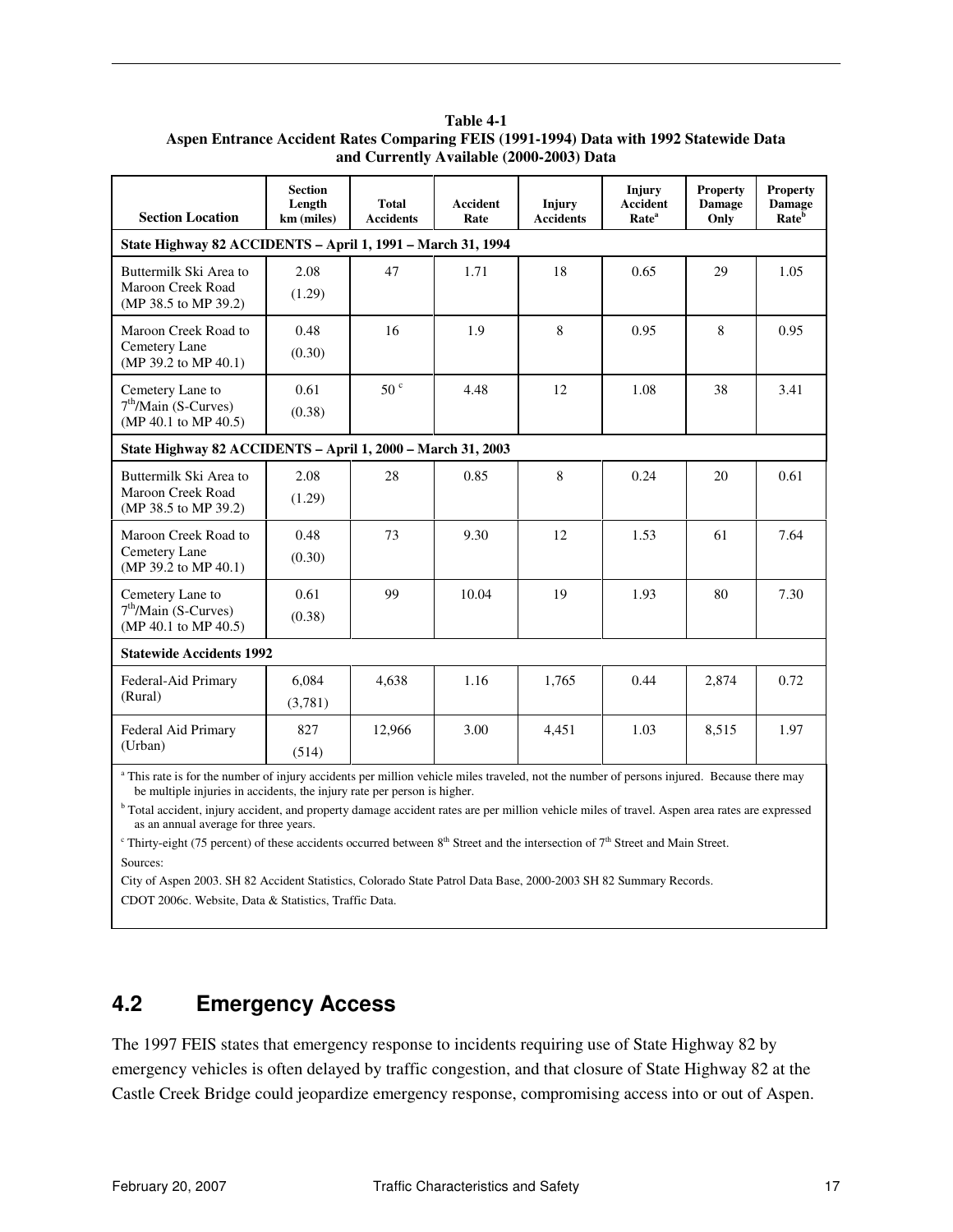This is of particular importance in medical emergencies because the Aspen Valley Hospital is on one side of Castle Creek, while the main fire station and Aspen are on the other side of the creek. The FEIS cites the only other existing access across Castle Creek as the route under State Highway 82, on Power Plant Road via a load-restricted bridge. Load restriction on that bridge would preclude some emergency vehicles from using Power Plant Road as an alternative route. Once the new Castle Creek Bridge is open to traffic, the old bridge will remain in place and will offer a second alternative creek crossing.

As in 1997, the Aspen Ambulance District operates from the Aspen Valley Hospital, while the Aspen Volunteer Fire Department (AVFD) provides responses to hazardous conditions calls involving fuel or chemical spills, downed power lines, and so forth. The AVFD also continues to be the secondary emergency responder in support of Aspen Ambulance. The AVFD is automatically called for CPR support, a second or third backup ambulance, and similar emergencies. A comparison of AVFD's station locations in 1997 and in 2006 is shown in Table 4**-**2. Construction of the Aspen Airport Business Center (AABC) Fire Station is currently underway.

| <b>1997 FEIS</b>            | 2006 condition <sup>a</sup>         |  |  |  |
|-----------------------------|-------------------------------------|--|--|--|
| 420 East Hopkins in         | Same                                |  |  |  |
| Aspen                       | New station to open on<br>$\bullet$ |  |  |  |
| Aspen/Pitkin County         | Sage Way at the Airport             |  |  |  |
| Airport                     | Business Center (ABC)               |  |  |  |
| <b>Entrance to Starwood</b> | development in 2007                 |  |  |  |
| Stutsman-Gerbaz, Inc.       | Woody Creek                         |  |  |  |
| garage                      | Aspen Village                       |  |  |  |
| Grob, 2006.                 |                                     |  |  |  |

**Table 4-2 Aspen Volunteer Fire Department (AVFD) Station Locations – 1997 and 2006** 

The new AABC Substation will shorten first due emergency response times throughout the continued development to the West of the Castle Creek "divide." Current planning also allows for backup ambulances to be housed (for the first time) both at the AABC fire station and a new Headquarters fire station scheduled for construction in 2009. Regardless, the issues of awkward access and potential delays facing medical transport and other emergency responders remain a concern.

Although some fire station facilities have been replaced since 1997, the locations of emergency responders and access routes relative to the critical State Highway 82 Castle Creek crossing remain unchanged. Because the hospital is on the down valley side of the creek, transport of medical emergencies to the hospital will require crossing of the creek, regardless of the location of the fire station. Locations closer to State Highway 82 will reduce emergency vehicle travel time through congested downtown streets.

Once the new Castle Creek Bridge is open to traffic, the old bridge will remain in place and function as a local road, offering a second alternative creek crossing. The Preferred Alternative two-lane parkway configuration also incorporates wide shoulders that would represent an improvement over existing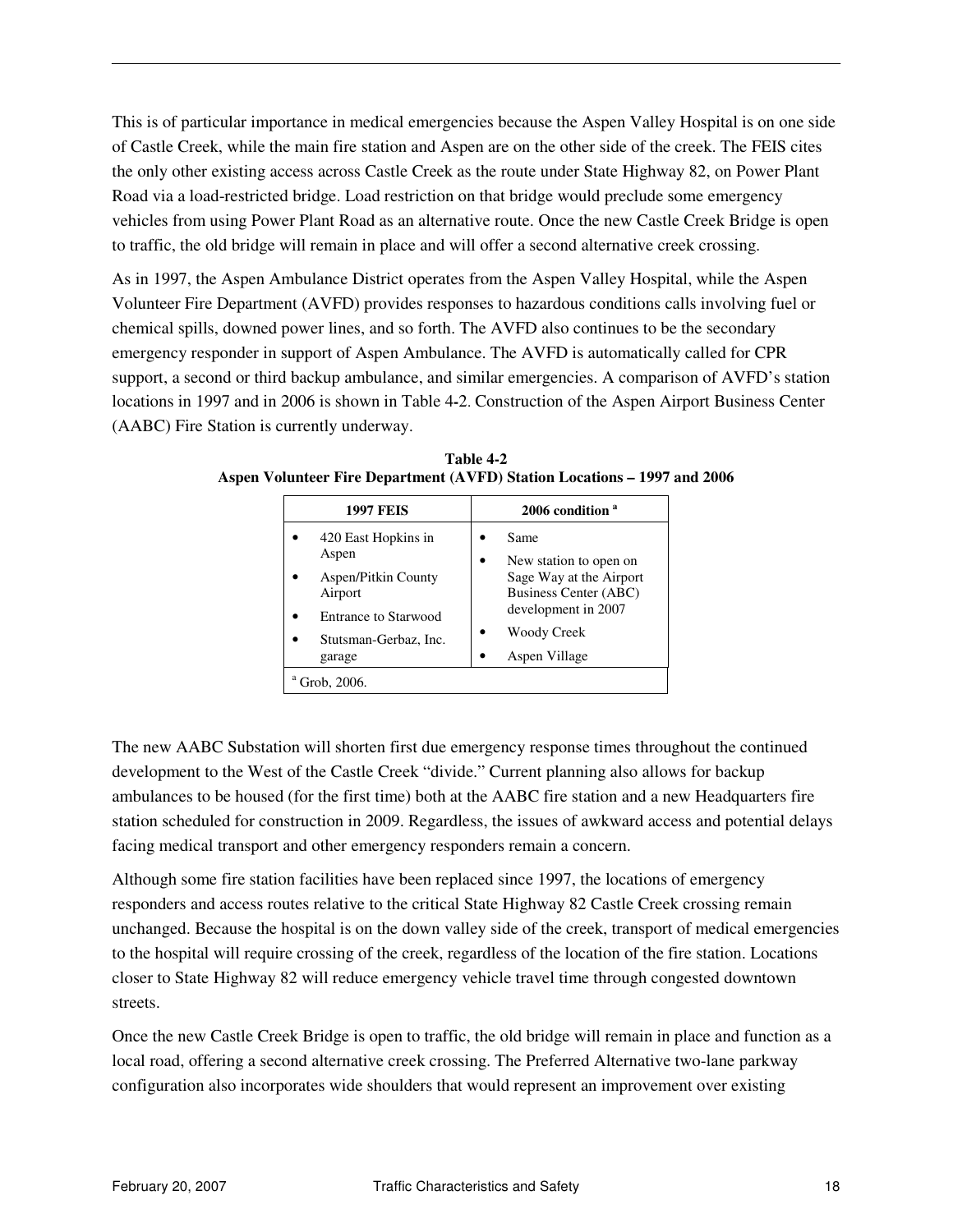conditions, allowing emergency vehicles to bypass State Highway 82 general lane closures during incidents.

These features would be included in the Preferred Alternative with either the exclusive bus lanes or LRT transit system.

### **4.3 Roadway Deficiencies**

The FEIS identified roadway deficiencies that affect both the capacity and safety of State Highway 82. Identified geometric deficiencies included narrow shoulders, sharp curves (S-curves), lack of acceleration and deceleration lanes, and the presence of numerous private accesses to the highway. Because accesses represent traffic "conflict" locations, they introduce the potential for accidents, while reducing the capacity of the roadway and impacting traffic operations (CDOT, 1997).

Since 1998, the Colorado Department of Transportation and the City of Aspen have implemented a number of improvements to the State Highway 82 corridor to correct roadway deficiencies, improve traffic flow and add needed capacity.

Between 1996 and 1998, CDOT completed widening of State Highway 82 to four lanes between Aspen Village and Brush Creek Road. Improvements at Shale Bluffs were completed between 1997 and 2000, while widening between Gerbazdale and the Holland Hills project, and between Snowmass Creek East and West, was completed in 1999 and 2000, respectively (CDOT, 2000).

In 2000, CDOT began two projects to complete the widening of State Highway 82 between Basalt and Buttermilk. Widening of the first segment, between Aspen Airport Business Center and Buttermilk was completed in 2001. The Aspen Airport Business Center to Buttermilk segment, within the project corridor, was built as a four-lane segment (including peak-hour HOV lanes) with several upgrades including relocation of Owl Creek Road and West Buttermilk Road to create a new, combined intersection with State Highway 82 near the Buttermilk Ski Area. The roundabout at the Maroon Creek Road intersection was constructed, along with a new pedestrian underpass. The underpass improves safety by connecting the Owl Creek Trail to the Aspen Trail system (CDOT, 2006d). The widening of Snowmass Canyon followed immediately, and was opened to traffic in the fall of 2004. Additionally, the intersection of Truscott Drive and State Highway 82 was completed in 2001.

The City of Aspen also undertook a phased project to improve traffic flow and safety of the high-accident S-curves at the signalized intersection of 7th Street and Main Street. As the first project phase, an offseason demonstration of selected S-curve improvements (City of Aspen, 2005a) was conducted during a two-week period from May 23 through June 3, 2005. The improvements tested included:

- Left-turn restriction from cemetery Lane to SH 82 (7-10 a.m., 3-6 p.m.)
- Eight Street closure, north of SH 82/Hallam Street
- Hallam Street closure, east of SH 82/Seventh Street
- Bleeker Street closure, east of SH 82/Seventh Street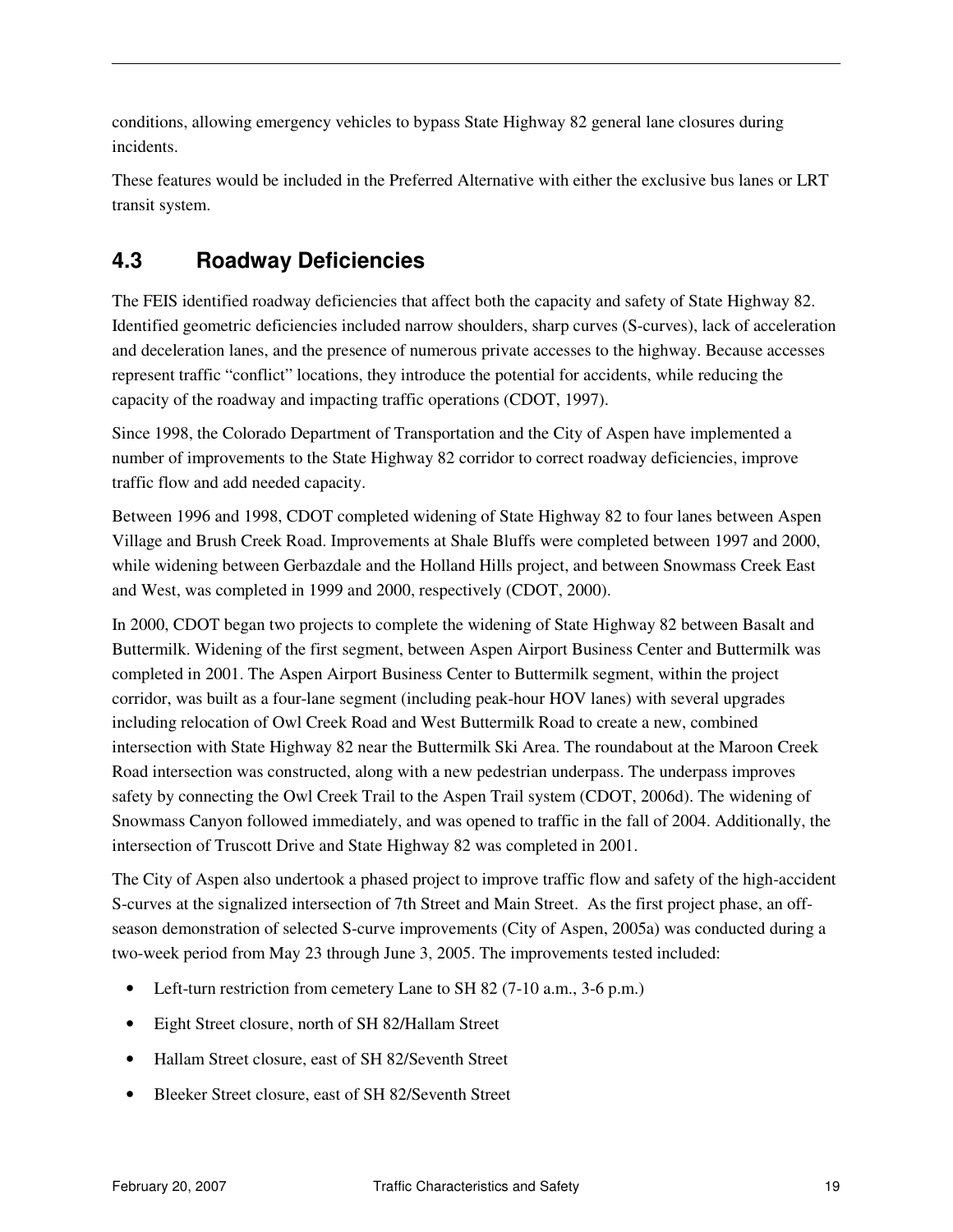- Bleeker north alley closure, east of SH 82/Seventh Street
- Bleeker south alley closure, east of SH 82/Seventh Street

Off-season testing of the improvements resulted in "…overall improved traffic flow for traffic entering Aspen from the roundabout", as well as "significant reduction in the delay at the signalized Cemetery Lane intersection (12.8 to 25. 9 seconds for the morning and evening peaks, respectively)." (City of Aspen, 2005a.) Other observations/ impacts of the tested improvements included a slight increase in queue lengths at the roundabout, increases in traffic volumes on Power Plant Road and Smuggler Road, modest impacts to the intersections of Seventh and Hallam/State Highway 82 and Sixth and Main as a result of turn restrictions and street closures.

Summer "peak season" demonstration of the improvements was conducted in August 2005. The "peak season testing of the improvements resulted in only modest improvements to traffic flow into Aspen." (City of Aspen, 2005b.) With summer traffic volumes on State Highway 82 at capacity for most of the day, there is little room for improvement; however, "…closures and turn restrictions at Cemetery Lane do keep the flow constrained through the corridor, minimizing turn movements to and from the mainline, improving the flow of traffic" (City of Aspen, 2005b). It was concluded that these improvements will work best as a package, and, if paired with an outbound transit lane as ultimate improvements, significant improvement for bus travel times can be expected. The bus lane on Main Street in Aspen has now been implemented on a permanent basis, and operates daily from 3:00 p.m. to 6:00 p.m. year-round. The final bus-lane striping was done as part of the State Highway 82 Overlay Project. Several accesses to State Highway 82 have also been closed to improve traffic flow. The improvements have resulted in substantially lower transit travel times (anywhere from one minute to 18 minutes between Aspen and Brush Creek when compared to 2005 travel times) between Rubey Park and Brush Creek (City of Aspen, 2006).

The S-Curve analysis demonstrated that only modest capacity and traffic flow improvements can be achieved through traffic control, parking restriction and intersection improvement measures. To provide needed transportation system capacity to accommodate forecast person-trip demand, provisions for highoccupancy transit modes, including dedicated transit lanes, will be critical.

## **5.0 Agency Contacts and Coordination**

Traffic data and counts were obtained from CDOT, Region 3, and the City of Aspen as described in Section 1.1. In addition, RFTA and its travel model consultant were contacted to discuss potential use of the 2025 model currently under development. (Section 1.1 describes the reasons why that model was not used for this reevaluation.)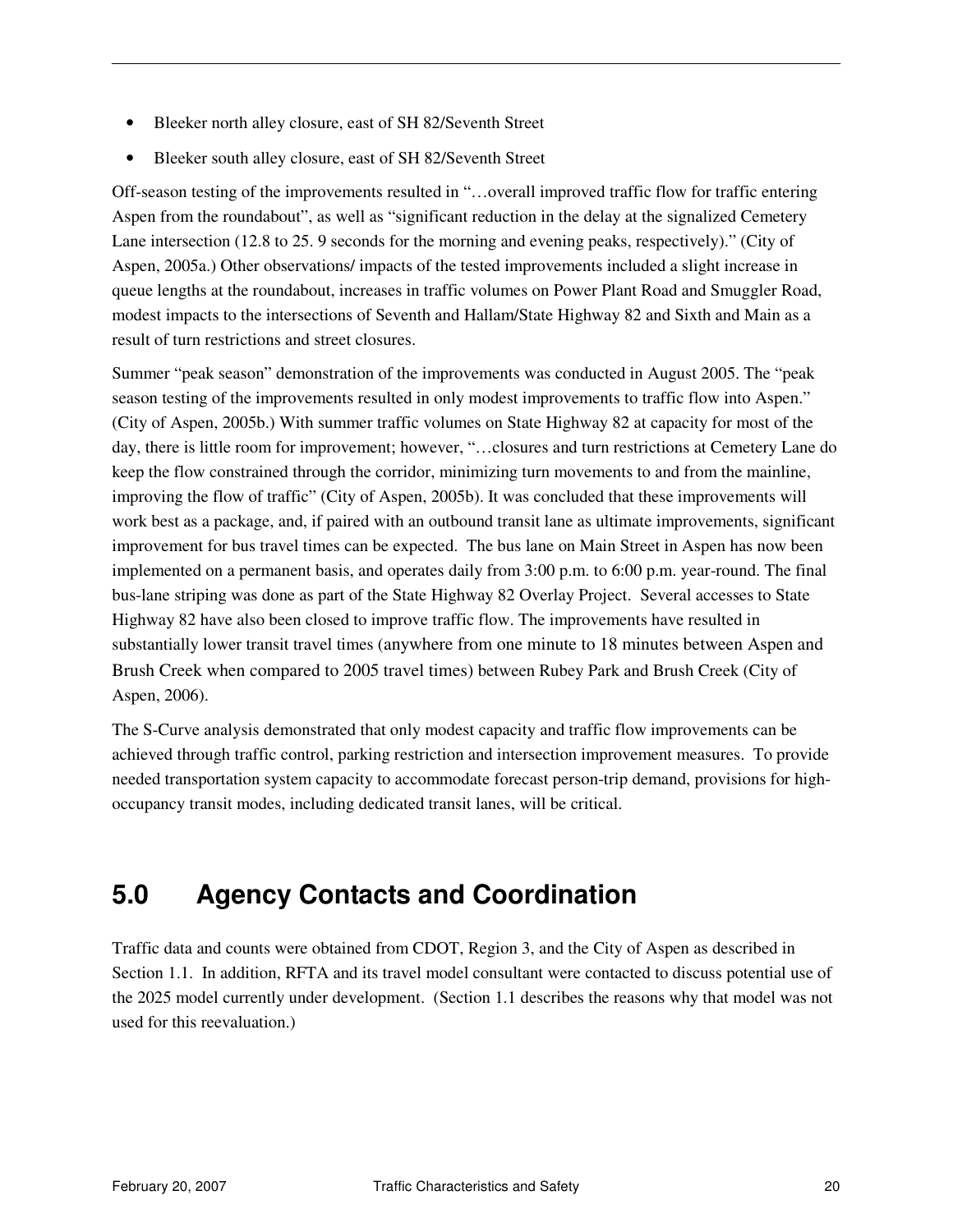## **6.0 References**

- City of Aspen. 2006. Memorandum to City Council, Transit Lane Update, John D. Krueger and Lynn Rumbaugh, Transportation Department thru Randy Ready, Assistant City Manager, August 2, 2006.
- \_\_\_\_\_. 2005a. *S-Curve Improvements Off-Season Demonstration Analysis*, DMJM Harris, Inc., June 2005.
- \_\_\_\_\_. 2005b. *S-Curve Improvements Summer Demonstration Analysis*, Schmueser Gordon Meyer, September 2005.
- \_\_\_\_\_. 2003. SH 82 Accident Statistics, Colorado State Patrol Data Base, 2000-2003 SH 82 Summary Records
- Colorado Department of Transportation (CDOT). 2006a. *Colorado Department of Transportation FY2007–FY2009 STIP for Final Review* as approved May 18, 2006 by the Transportation Commission, http://www.dot.state.co.us/Budget/FINAL%20TC%20STIP%20packet%205-22- 06.pdf, accessed June 30, 2006.
- \_\_\_\_\_. 2006b. Colorado Department of Transportation News Release Archives, State Highway 82 Maroon Creek Bridge Replacement, Work on State Highway 82 Maroon Creek Bridge Progresses, April 7, 2006, www.dot.state.co.us/MaroonCreek/releases.cfm, accessed June 22,.
- \_\_\_\_\_. 2006c. Data & Statistics, Traffic Data, accessed July, 2006 http://www.dot.state.co.us/App\_DTD\_DataAccess/Traffic/index.cfm?fuseaction=TrafficMain& MenuType=Traffic
- . 2006d. Project Description, State Highway 82, AABC Between Aspen Airport Business Center  $\&$ Buttermilk http://www.dot.state.co.us/SH82/aabc.html, accessed August 21, 2006.
- \_\_\_\_\_. 2000. SH82 Historical Timeline, 1995, 1996-2000 http://www.dot.state.co.us/sh82/projecthistory.html, accessed August 21, 2006.
- \_\_\_\_\_.1998. *State Highway 82 Entrance to Aspen Record of Decision (ROD),* Project STA 082A-008, August 1998.
- \_\_\_\_\_. 1997. *State Highway 82 Entrance to Aspen Final Environmental Impact Statement and Section 4(f) Evaluation* Volume 1 (FEIS), Project STA 082A-008, August 1997.
- \_\_\_\_\_. 1995. *State Highway 82 Entrance to Aspen Draft Environmental Impact Statement Technical Reports*, Project STA 082A-008, August 1995. [Draft Environmental Impact Statement State Highway 82: Basalt to Aspen, Social Profile – Project Study Area and Social Impact and Relocation Analysis, Environmental Research Consultants, Ltd., July 1988.]
- Grob, Darryl, 2006. Darryl Grob, Fire Chief Aspen Volunteer Fire Department, personal communication with Terri Morrell, HDR, regarding station locations, number of staff and fire fighters, and types/numbers of fire fighting equipment, June 29, 2006.
- Intermountain Transportation Planning Region, 2004. Felsburg Holt & Ullevig for the Intermountain Transportation Planning Region, *2030 Intermountain Regional Transportation Plan*, October 2004,

http://www.dot.state.co.us/StatewidePlanning/PlansStudies/files\_final2030update\_jdc/2030%20R egional%20%20Plans\_Transit%20Elements/Intermountain%202030%20RTP.pdf, accessed June 27, 2006.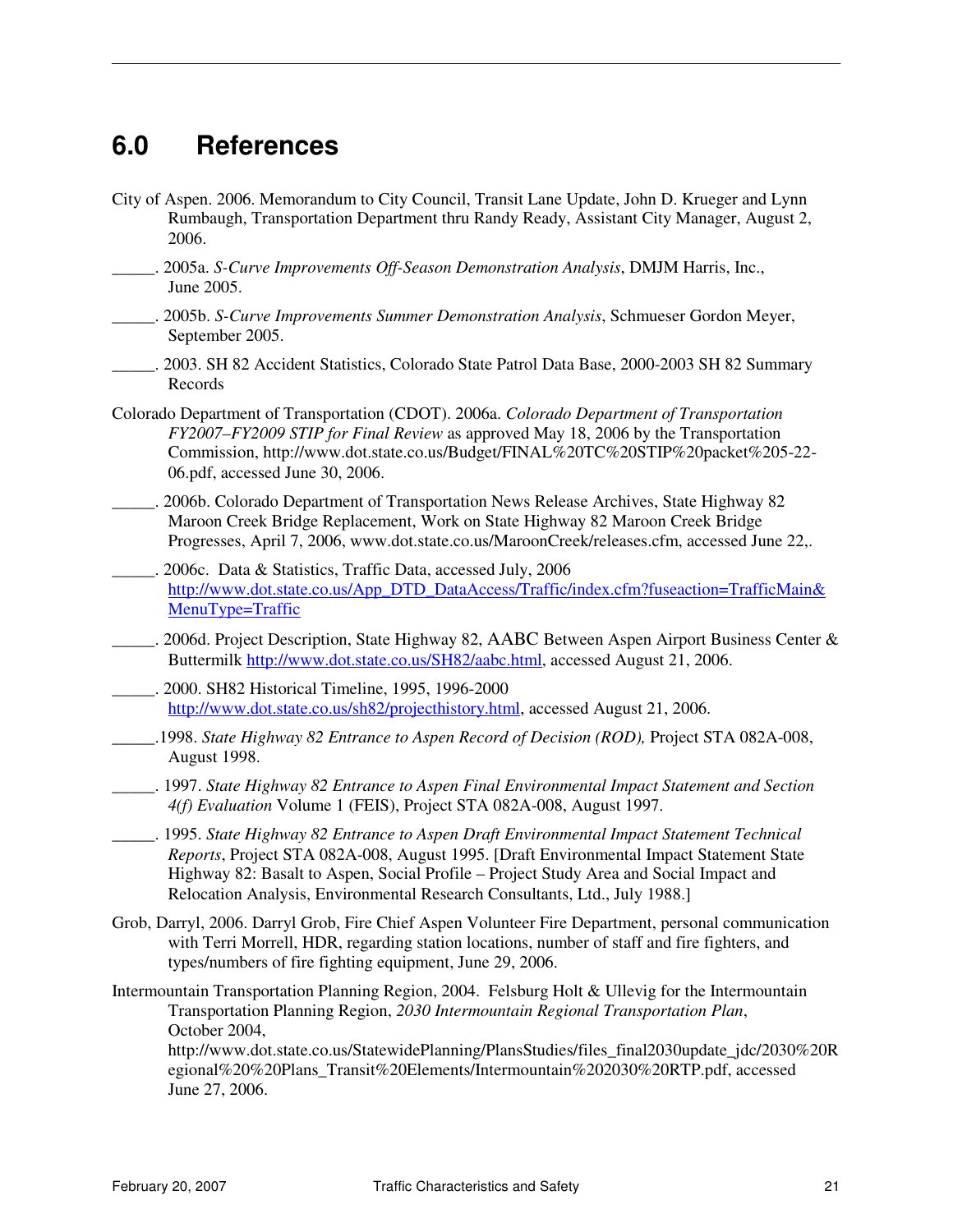Transportation Research Board, 2000. *Highway Capacity Manual 2000*. Special Report 209, Fourth Edition, 2000

## **7.0 List of Preparers**

Maureen A. Paz de Araujo, AICP, Senior Transportation Planner, HDR Engineering, Inc.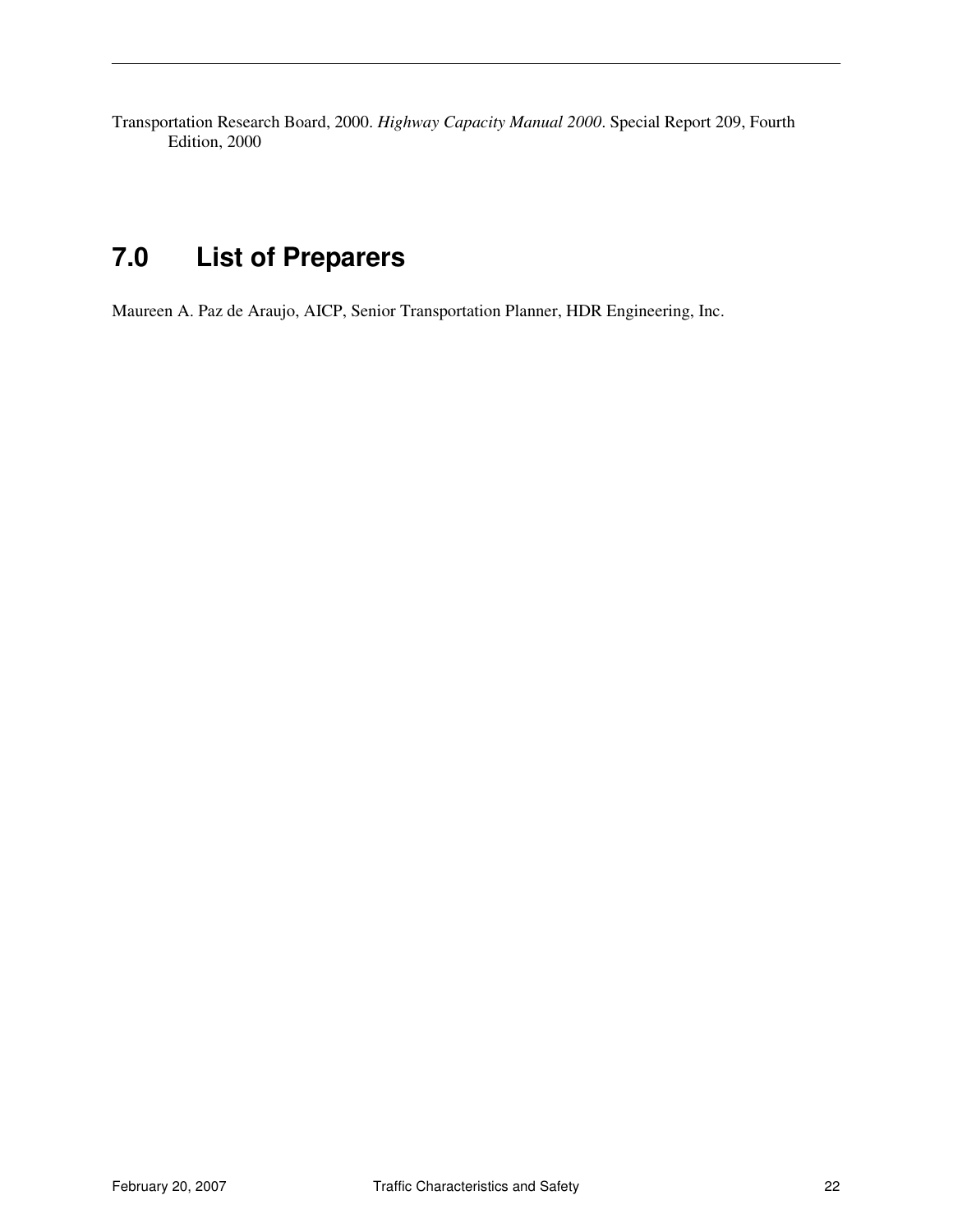## **Appendix A**

#### **Table A-1**

#### **Federal and State Regulations Followed in Development of the 1997 FEIS Traffic Characteristics and Safety Section, Changes in the Regulations, and New Regulations**

| Applicable regulation to<br>traffic characteristics and<br>safety study                                                                                                                                                                                                  | <b>Description</b>                                                                                                                                                                                                                                                                                                                                                                                                                                                                                                                                                                      | <b>Changes</b> if any                                                                                                                                                                                           | <b>Relationship to project</b>                                                                                                                                                                                                          |
|--------------------------------------------------------------------------------------------------------------------------------------------------------------------------------------------------------------------------------------------------------------------------|-----------------------------------------------------------------------------------------------------------------------------------------------------------------------------------------------------------------------------------------------------------------------------------------------------------------------------------------------------------------------------------------------------------------------------------------------------------------------------------------------------------------------------------------------------------------------------------------|-----------------------------------------------------------------------------------------------------------------------------------------------------------------------------------------------------------------|-----------------------------------------------------------------------------------------------------------------------------------------------------------------------------------------------------------------------------------------|
| The National Environmental<br>Policy Act of 1969, as<br>amended (NEPA)<br>(Pub. L. 91-190, 42 U.S.C.<br>4321-4347, January 1, 1970,<br>as amended by Pub. L. 94-52,<br>July 3, 1975, Pub. L. 94-83,<br>August 9, 1975, and Pub.<br>L. 97-258, § 4(b),<br>Sept. 13, 1982) | The purposes of this Act are<br>to prevent or eliminate<br>damage to the environment,<br>protect the health and welfare<br>of people, to enrich the<br>understanding of the<br>ecological systems and<br>natural resources important<br>to the region.                                                                                                                                                                                                                                                                                                                                  |                                                                                                                                                                                                                 | All projects involving the<br>Federal Highway<br>Administration (FHWA)<br>must follow NEPA<br>regulations. Procedures and<br>guidance are set by the<br>Council on Environmental<br>Quality (CEQ).                                      |
| 1991 Intermodal Surface<br><b>Transportation Efficiency</b><br>Act (ISTEA)                                                                                                                                                                                               | This landmark provided<br>policy guidance and funding<br>for highway, transit, and<br>safety programs, and<br>authorizes Federal<br>transportation programs in<br>these areas for fiscal years<br>1992-1997. Through ISTEA,<br>FHWA provided a strategic<br>investment framework,<br>created programs, such as the<br>Surface Transportation<br>Program, that provided<br>flexibility to state and local<br>officials, and helped assure<br>that transportation<br>investments would meet the<br>unique needs of their<br>communities. ISTEA's<br>authority expired in October<br>1997. | This program was<br>reauthorized as<br>Transportation Equity Act for<br>the 21st Century (TEA-21)<br>(see below).                                                                                               | An important step in<br>coordinating and funding<br>local multimodal projects,<br>and funds for Transportation<br>Enhancement activities, such<br>as landscaping and<br>beautification,<br>rehabilitation-important to<br>this project. |
| Transportation Equity Act for<br>the 21st Century (TEA-21)                                                                                                                                                                                                               | The Transportation Equity<br>Act for the 21st Century was<br>enacted June 9, 1998. TEA-<br>21 authorized the federal<br>surface transportation<br>programs for highways,<br>highway safety, and transit<br>for the period 1998-2003.<br>The TEA-21 Restoration Act,<br>enacted July 22, 1998,<br>provided technical<br>corrections to the original<br>law.                                                                                                                                                                                                                              | This program continued<br>ISTEA in 1998 and was<br>reauthorized as Safe,<br>Accountable, Flexible,<br><b>Efficient Transportation</b><br>Equity Act: A Legacy for<br>Users (SAFETEA-LU)<br>in 2005 (see below). | Continued ISTEA's<br>innovative policies.                                                                                                                                                                                               |